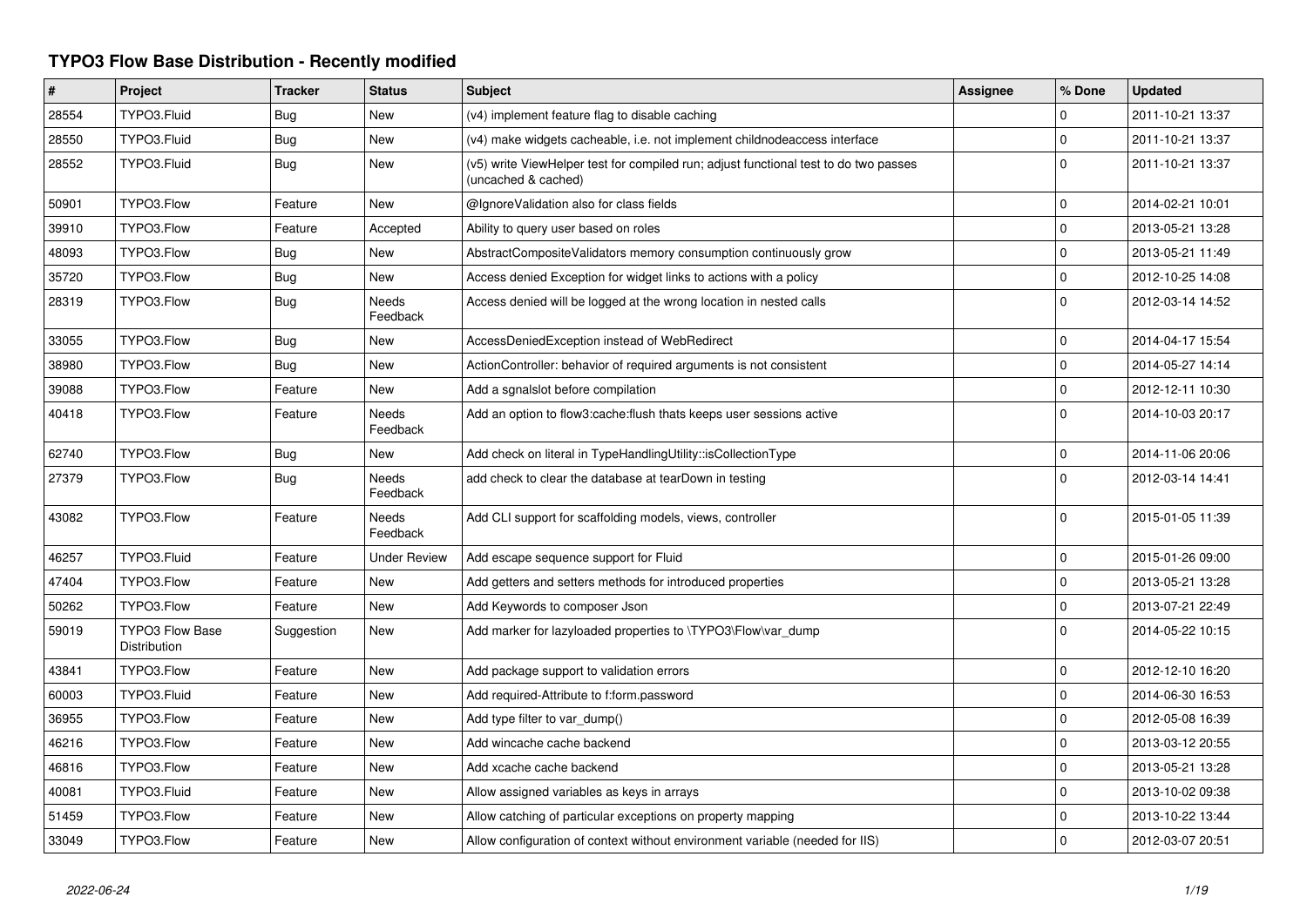| $\pmb{\#}$ | Project                                | <b>Tracker</b> | <b>Status</b>     | <b>Subject</b>                                                                                     | <b>Assignee</b> | % Done      | <b>Updated</b>   |
|------------|----------------------------------------|----------------|-------------------|----------------------------------------------------------------------------------------------------|-----------------|-------------|------------------|
| 57763      | TYPO3.Flow                             | Feature        | <b>New</b>        | Allow controller / package / action as params in<br>\TYPO3\Fluid\ViewHelpers\Form\ButtonViewHelper |                 | $\Omega$    | 2014-04-09 12:43 |
| 39790      | TYPO3.Kickstart                        | Feature        | <b>New</b>        | Allow forward slashes where backslashes need to be specified                                       |                 | $\Omega$    | 2012-08-14 09:28 |
| 28231      | TYPO3.Flow                             | Feature        | <b>New</b>        | Allow output to STDERR for CLI Response                                                            |                 | $\Omega$    | 2011-07-15 13:32 |
| 49050      | TYPO3.Flow                             | Feature        | <b>New</b>        | Allow Subqueries in QueryInterface                                                                 |                 | $\mathbf 0$ | 2013-06-12 10:43 |
| 36410      | TYPO3.Fluid                            | Feature        | <b>New</b>        | Allow templates to send arguments back to layout                                                   |                 | $\mathbf 0$ | 2012-08-13 11:46 |
| 42407      | <b>TYPO3 Flow Base</b><br>Distribution | Story          | <b>New</b>        | Asset Management                                                                                   |                 | $\Omega$    | 2012-10-26 09:02 |
| 48355      | TYPO3.Fluid                            | Feature        | <b>New</b>        | Assign output of viewhelper to template variable for further processing.                           |                 | $\Omega$    | 2013-07-06 18:05 |
| 55954      | TYPO3.Flow                             | <b>Bug</b>     | <b>New</b>        | Associations to ValueObjects should not be cascade all'd                                           |                 | $\Omega$    | 2015-02-05 11:00 |
| 36508      | TYPO3.Flow                             | <b>Bug</b>     | New               | <b>AuthenticationProvider Request Patterns</b>                                                     |                 | $\Omega$    | 2012-04-24 12:39 |
| 44684      | <b>TYPO3 Flow Base</b><br>Distribution | <b>Bug</b>     | <b>New</b>        | Authorization header redirect in .htaccess strips the Basic-prefix                                 |                 | $\Omega$    | 2014-09-16 23:41 |
| 1785       | TYPO3.Flow                             | Feature        | New               | Automatic garbage collection for expired cache entries                                             |                 | $\Omega$    | 2011-10-20 01:43 |
| 33587      | TYPO3.Flow                             | Feature        | <b>New</b>        | Automatically remove unused Resources                                                              |                 | $\mathbf 0$ | 2013-11-11 18:21 |
| 55199      | TYPO3.Flow                             | Feature        | <b>New</b>        | Avoid Buffering of Shell output                                                                    |                 | $\mathbf 0$ | 2014-03-31 12:34 |
| 46545      | TYPO3.Fluid                            | Feature        | New               | Better support for arrays in options of SelectViewHelper                                           |                 | $\mathbf 0$ | 2013-03-22 13:35 |
| 9950       | TYPO3.Fluid                            | Task           | <b>New</b>        | Binding to nested arrays impossible for form-elements                                              |                 | $\mathbf 0$ | 2011-10-20 01:48 |
| 59023      | TYPO3.Flow                             | <b>Bug</b>     | <b>New</b>        | BooleanConverter should not convert empty values to boolean                                        |                 | $\Omega$    | 2014-06-10 14:04 |
| 54446      | TYPO3.Flow                             | <b>Bug</b>     | <b>New</b>        | Cache filebackend 'include once'                                                                   |                 | $\mathbf 0$ | 2014-01-29 15:22 |
| 42520      | TYPO3.Flow                             | <b>Bug</b>     | <b>New</b>        | Cache must be flushed globally for package state changes                                           |                 | $\mathsf 0$ | 2015-02-25 17:45 |
| 3291       | TYPO3.Fluid                            | Feature        | Needs<br>Feedback | Cacheable viewhelpers                                                                              |                 | $\Omega$    | 2012-11-29 17:00 |
| 60181      | TYPO3.Fluid                            | Feature        | <b>New</b>        | Caching mechanism for Fluid Views/Templates                                                        |                 | $\Omega$    | 2014-07-08 13:18 |
| 58744      | TYPO3.Flow                             | <b>Bug</b>     | <b>New</b>        | Can not split configuration in settings yaml                                                       |                 | $\Omega$    | 2014-05-14 12:06 |
| 52430      | TYPO3.Flow                             | <b>Bug</b>     | <b>New</b>        | Cannot convert from UUID to auto-increment ID                                                      |                 | $\mathbf 0$ | 2013-10-01 15:48 |
| 41414      | TYPO3.Flow                             | Task           | Needs<br>Feedback | Check packageKey naming / file structure below Packages/Vendor                                     |                 | $\Omega$    | 2012-11-07 11:39 |
| 8463       | TYPO3.Flow                             | Feature        | <b>New</b>        | Check security policy for objects reconstituted in the session scope                               |                 | $\mathbf 0$ | 2010-10-20 11:39 |
| 8462       | TYPO3.Flow                             | Feature        | <b>New</b>        | Check subobjects in query rewriting                                                                |                 | $\mathbf 0$ | 2010-10-20 11:39 |
| 38130      | TYPO3.Fluid                            | Feature        | <b>New</b>        | Checkboxes and multiple select fields should have an assignable default value                      |                 | $\mathbf 0$ | 2012-06-17 09:54 |
| 52509      | <b>TYPO3 Flow Base</b><br>Distribution | <b>Bug</b>     | <b>New</b>        | Child-Object's Identifier get's lost on Form-Submission with Validation Error                      |                 | $\Omega$    | 2013-10-03 16:18 |
| 39432      | <b>TYPO3 Flow Base</b><br>Distribution | Task           | <b>New</b>        | Clarify introducing properties                                                                     |                 | $\Omega$    | 2012-07-31 23:34 |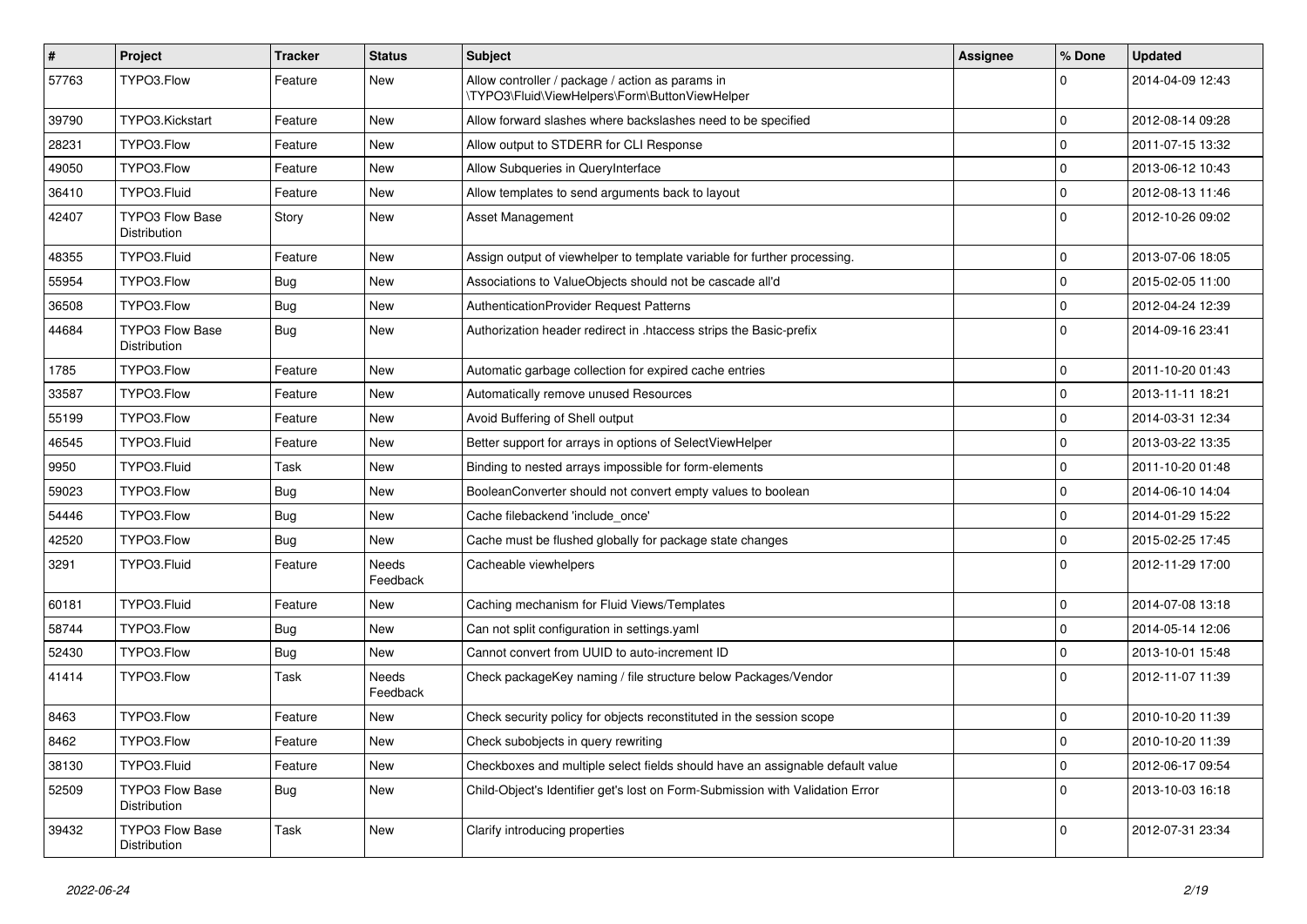| $\vert$ # | Project                                       | <b>Tracker</b> | <b>Status</b>       | Subject                                                                                        | <b>Assignee</b> | % Done         | <b>Updated</b>   |
|-----------|-----------------------------------------------|----------------|---------------------|------------------------------------------------------------------------------------------------|-----------------|----------------|------------------|
| 52909     | TYPO3.Flow                                    | <b>Bug</b>     | New                 | Class Loader fallback to non-proxy hides fatal errors                                          |                 | $\Omega$       | 2013-10-17 11:24 |
| 53533     | TYPO3.Flow                                    | <b>Bug</b>     | <b>New</b>          | Class reflection assumes reverse PSR-0, can lead to fail in autoloader                         |                 | $\overline{0}$ | 2013-11-11 21:05 |
| 47052     | <b>TYPO3 Flow Base</b><br>Distribution        | Bug            | New                 | Clear doctrine caches after migration applied                                                  |                 | l 0            | 2013-04-08 18:30 |
| 58622     | TYPO3.Flow                                    | Feature        | <b>New</b>          | Clearer Exception: Array to string conversion                                                  |                 | 0              | 2016-06-13 18:15 |
| 30428     | TYPO3.Flow                                    | Feature        | New                 | Cloning of request arguments                                                                   |                 | $\overline{0}$ | 2011-09-29 13:26 |
| 53961     | <b>TYPO3 Flow Base</b><br><b>Distribution</b> | Bug            | New                 | Composer installer scripts create a .Packages folder                                           |                 | l O            | 2013-11-28 13:06 |
| 46910     | TYPO3.Flow                                    | Feature        | New                 | Composer integration - PackageStates.php                                                       |                 | $\Omega$       | 2013-05-21 13:28 |
| 47419     | TYPO3 Flow Base<br>Distribution               | <b>Bug</b>     | <b>New</b>          | Composer issues                                                                                |                 | l O            | 2013-08-14 15:34 |
| 57437     | TYPO3.Flow                                    | <b>Bug</b>     | <b>New</b>          | Composer package replacement is not supported                                                  |                 | $\Omega$       | 2014-03-30 23:12 |
| 59442     | TYPO3.Flow                                    | <b>Bug</b>     | <b>Under Review</b> | Composite primary keys including foreign entity don't work                                     |                 | 0              | 2014-11-27 09:34 |
| 3755      | TYPO3.Flow                                    | Task           | <b>New</b>          | Concurrency stress testing and cache mechanism                                                 |                 | $\overline{0}$ | 2010-10-20 11:39 |
| 7608      | TYPO3.Fluid                                   | Feature        | New                 | Configurable shorthand/object accessor delimiters                                              |                 | 0              | 2013-11-07 14:08 |
| 33710     | TYPO3.Flow                                    | Feature        | New                 | Configuration based on Domain                                                                  |                 | 0              | 2012-02-06 16:08 |
| 53224     | TYPO3.Flow                                    | <b>Bug</b>     | New                 | Constructor in subclass breaks call chain leading to missing identifier / uuid                 |                 | $\Omega$       | 2013-10-30 12:06 |
| 31210     | TYPO3.Flow                                    | <b>Bug</b>     | New                 | constructor of proxy class not compatible with interfaces defening a constructor               |                 | $\mathbf 0$    | 2011-11-07 22:02 |
| 42606     | TYPO3.Flow                                    | Bug            | New                 | Content Security with nested objects                                                           |                 | 0              | 2012-12-13 12:35 |
| 57541     | TYPO3.Flow                                    | <b>Bug</b>     | <b>Under Review</b> | Content Security: operands work intrinsically differently in Rewrite and Manual check          |                 | $\mathbf 0$    | 2014-04-03 09:06 |
| 56573     | TYPO3.Flow                                    | <b>Bug</b>     | <b>New</b>          | Converting by Flow\Identity                                                                    |                 | $\overline{0}$ | 2014-04-09 13:10 |
| 41148     | TYPO3.Flow                                    | <b>Bug</b>     | New                 | Converting of ValueObjects                                                                     |                 | $\overline{0}$ | 2012-12-13 12:35 |
| 47073     | TYPO3.Flow                                    | <b>Bug</b>     | <b>New</b>          | Cookie causes Error after Update                                                               |                 | $\Omega$       | 2014-12-16 11:59 |
| 3580      | TYPO3.Flow                                    | Feature        | New                 | Create an administration panel for the FLOW3 Development context                               |                 | 0              | 2011-10-13 15:21 |
| 27798     | TYPO3.Flow                                    | <b>Bug</b>     | Accepted            | CSRF protection not working for forms in a plugin                                              |                 | $\mathbf 0$    | 2013-08-14 15:35 |
| 46066     | TYPO3.Flow                                    | Bug            | <b>New</b>          | Currency formatter uses wrong format for ISO 4217 currency codes                               |                 | l 0            | 2013-03-06 16:29 |
| 51286     | TYPO3.Flow                                    | Task           | New                 | Custom error views should introduce a controller context somehow                               |                 | $\mathbf 0$    | 2013-08-23 11:24 |
| 58976     | <b>TYPO3 Flow Base</b><br>Distribution        | <b>Bug</b>     | New                 | debug_backtrace                                                                                |                 | $\Omega$       | 2014-05-21 01:07 |
| 44712     | TYPO3.Flow                                    | Task           | Accepted            | Decouple Argument-Building in the HTTP-Request-Constructor                                     |                 | 0              | 2013-01-23 11:19 |
| 54284     | TYPO3.Fluid                                   | <b>Bug</b>     | New                 | Default Option for Switch/Case VH                                                              |                 | 0              | 2013-12-08 14:28 |
| 51312     | TYPO3.Flow                                    | <b>Bug</b>     | New                 | Default php error handler generates warning (when loading<br>TYPO3\Flow\Error\Exception class) |                 | 0              | 2013-08-24 16:07 |
| 48430     | TYPO3.Flow                                    | <b>Bug</b>     | New                 | Default validator-messages are not correctly formatted                                         |                 | 0              | 2013-05-22 00:36 |
| 1907      | TYPO3.Fluid                                   | Feature        | New                 | Default values for view helpers based on context                                               |                 | 0              | 2014-03-10 17:53 |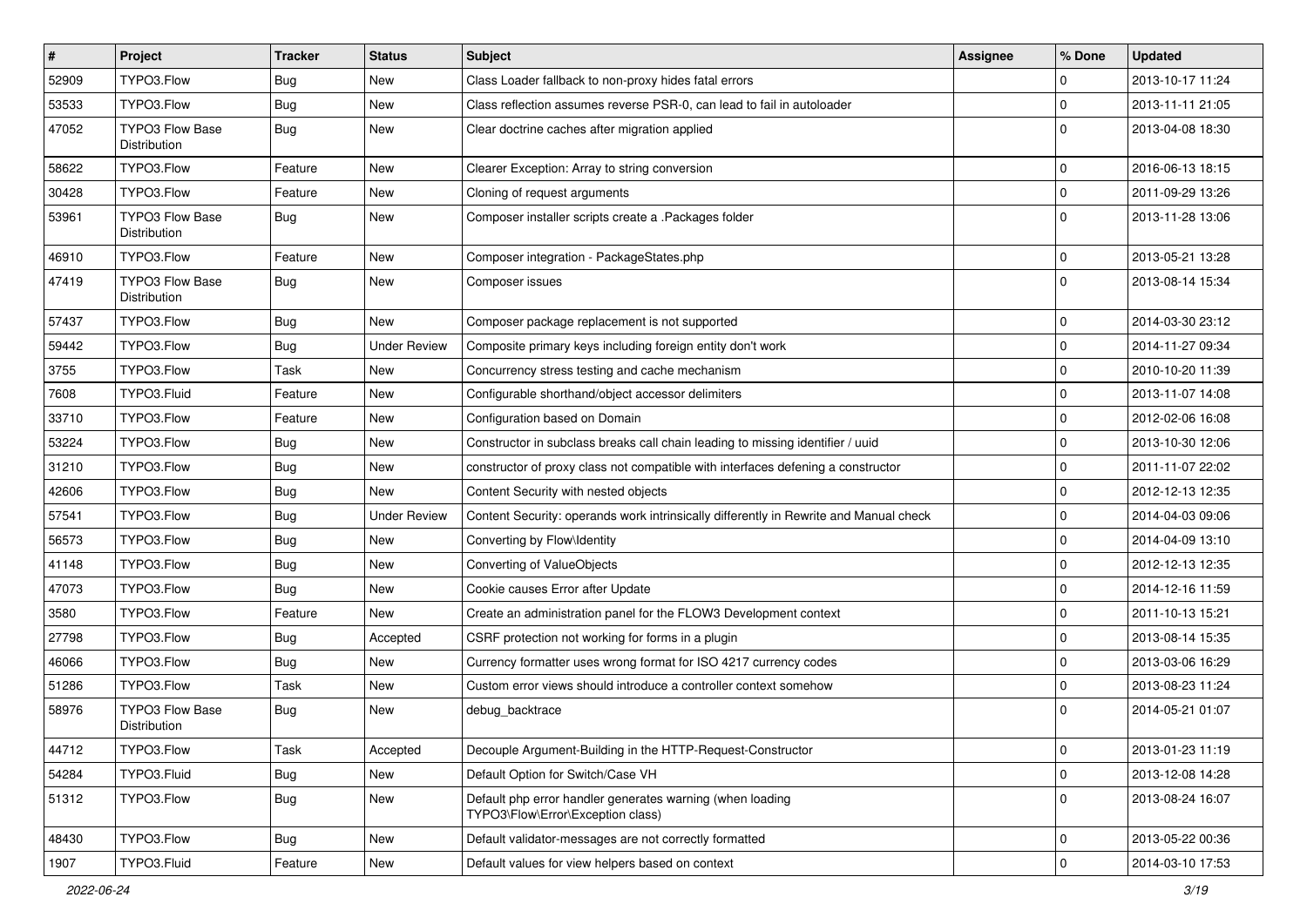| $\vert$ # | Project                                | <b>Tracker</b> | <b>Status</b>            | Subject                                                                                                 | <b>Assignee</b> | % Done      | <b>Updated</b>   |
|-----------|----------------------------------------|----------------|--------------------------|---------------------------------------------------------------------------------------------------------|-----------------|-------------|------------------|
| 44244     | TYPO3.Flow                             | <b>Bug</b>     | New                      | defaultOrderings aren't applied on related objects                                                      |                 | 0           | 2013-01-09 18:41 |
| 47638     | <b>TYPO3 Flow Base</b><br>Distribution | <b>Bug</b>     | New                      | Delete a ValueObject by its identity                                                                    |                 | $\Omega$    | 2013-04-27 13:14 |
| 35831     | TYPO3.Flow                             | Bug            | <b>New</b>               | Deleting or unpublishing of a resource deletes all published symlinks<br>(Web/_Resources/Persistent)    |                 | $\Omega$    | 2012-04-11 09:31 |
| 29425     | TYPO3.Flow                             | Bug            | <b>New</b>               | Deletion of a blog post with resources fails with FK constraint error                                   |                 | 0           | 2011-10-21 13:20 |
| 45611     | TYPO3.Flow                             | <b>Bug</b>     | <b>New</b>               | Destruction of session after logout should be configurable                                              |                 | 0           | 2013-02-19 16:41 |
| 46823     | TYPO3.Flow                             | Task           | Accepted                 | Detect APC and APCu correctly                                                                           |                 | $\mathbf 0$ | 2013-09-18 09:28 |
| 50255     | <b>TYPO3 Flow Base</b><br>Distribution | Bug            | New                      | Different collations runnig migrate/update                                                              |                 | $\Omega$    | 2013-11-16 23:05 |
| 50130     | <b>TYPO3 Flow Base</b><br>Distribution | Bug            | Needs<br>Feedback        | Different fallback for php.exe on windows                                                               |                 | $\Omega$    | 2013-07-21 21:43 |
| 55831     | TYPO3.Flow                             | Feature        | <b>New</b>               | Different scenarios for session settings                                                                |                 | $\mathbf 0$ | 2014-02-10 11:21 |
| 58408     | TYPO3.Flow                             | Task           | New                      | Disable manualy persisting                                                                              |                 | 0           | 2014-05-02 10:58 |
| 51188     | TYPO3.Flow                             | <b>Bug</b>     | New                      | Doctrine does not respect AOP-injected properties                                                       |                 | 0           | 2013-12-07 11:13 |
| 51489     | TYPO3.Flow                             | Bug            | New                      | Doctrine\Common\Annotations\AnnotationException thrown in file<br>AnnotationException.php               |                 | $\Omega$    | 2014-02-06 10:20 |
| 42465     | TYPO3.Flow                             | Task           | <b>New</b>               | Document i18n settings                                                                                  |                 | 0           | 2013-08-14 15:35 |
| 44148     | TYPO3.Flow                             | <b>Bug</b>     | New                      | Documentation for executeCommand() needs clarification                                                  |                 | $\mathbf 0$ | 2013-08-14 15:35 |
| 45345     | TYPO3.Fluid                            | Feature        | Needs<br>Feedback        | Easy to use comments for fluid that won't show in output                                                |                 | $\Omega$    | 2013-03-26 20:40 |
| 46716     | TYPO3.Flow                             | Bug            | <b>New</b>               | Empty class names in Dependencylnjection proxy code when using Caches /<br>Factory-created dependencies |                 | $\Omega$    | 2013-05-21 13:22 |
| 46289     | TYPO3.Fluid                            | Bug            | <b>Needs</b><br>Feedback | Enable Escaping Interceptor in XML request format                                                       |                 | $\Omega$    | 2013-08-14 15:35 |
| 3587      | TYPO3.Flow                             | Feature        | New                      | Enforce validation rules for value objects already in constructor                                       |                 | 0           | 2010-10-20 11:39 |
| 13045     | TYPO3.Fluid                            | <b>Bug</b>     | New                      | Entity decode of strings are different between if-conditions and output of variable                     |                 | 0           | 2011-10-21 13:37 |
| 53177     | TYPO3.Flow                             | Feature        | <b>New</b>               | entity resource policy value support for 'this'                                                         |                 | 0           | 2014-05-20 09:22 |
| 47236     | TYPO3.Flow                             | <b>Bug</b>     | <b>Needs</b><br>Feedback | Error at offset 6279 of 6338                                                                            |                 | $\Omega$    | 2014-02-14 09:35 |
| 43967     | TYPO3.Flow                             | <b>Bug</b>     | New                      | Error in evaluating orphanRemoval in Flow Annotation driver                                             |                 | $\mathbf 0$ | 2013-01-03 11:00 |
| 48873     | TYPO3.Flow                             | <b>Bug</b>     | New                      | Error when calling resourceManager->deleteResource on unpublished Resource                              |                 | 0           | 2013-06-05 13:46 |
| 52536     | TYPO3.Fluid                            | <b>Bug</b>     | <b>Under Review</b>      | Errorclass not set if no property-attribute set                                                         |                 | 0           | 2016-01-06 10:02 |
| 37831     | TYPO3.Flow                             | Task           | New                      | Evaluate using PHP 5.4's internal web server for Functional Testing                                     |                 | $\mathbf 0$ | 2012-06-08 09:27 |
| 45640     | TYPO3.Flow                             | <b>Bug</b>     | New                      | Every relation is set to cascade=all if the related entity is no aggregate root                         |                 | 0           | 2013-02-20 15:31 |
| 52945     | TYPO3.Flow                             | Bug            | New                      | Excluded classes should only be excluded from reflection but still autoloaded                           |                 | 0           | 2013-10-19 12:52 |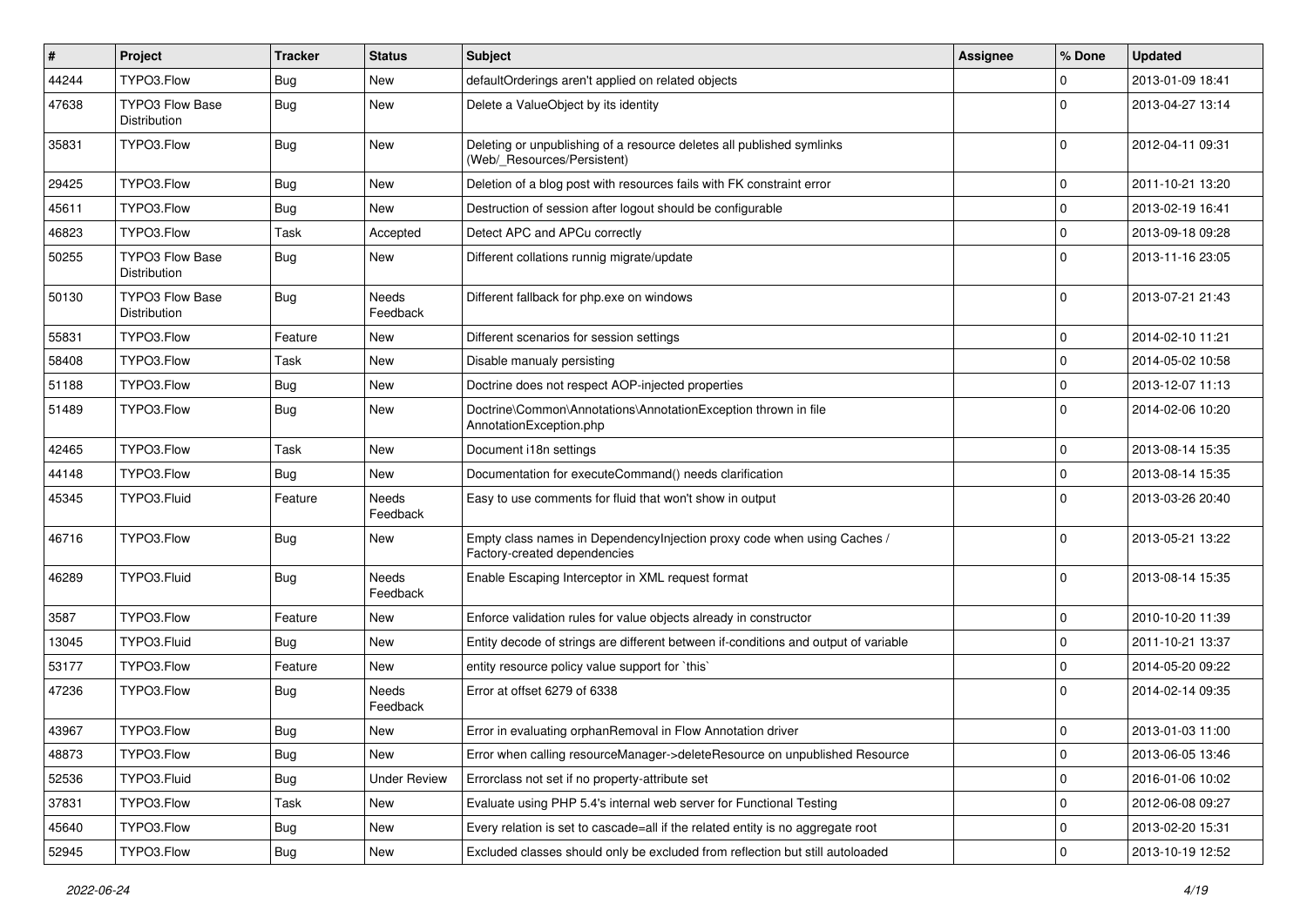| $\vert$ # | Project                                | <b>Tracker</b> | <b>Status</b>       | <b>Subject</b>                                                                                       | <b>Assignee</b> | % Done      | <b>Updated</b>   |
|-----------|----------------------------------------|----------------|---------------------|------------------------------------------------------------------------------------------------------|-----------------|-------------|------------------|
| 45153     | TYPO3.Fluid                            | Feature        | New                 | f:be.menus.actionMenuItem - Detection of the current select option is insufficient                   |                 | 0           | 2013-02-04 23:17 |
| 62346     | TYPO3.Fluid                            | Feature        | New                 | f:comment should have high precende                                                                  |                 | 0           | 2014-10-20 11:33 |
| 49600     | TYPO3.Fluid                            | <b>Bug</b>     | New                 | f:form tag shown as a HTML on frontend                                                               |                 | $\mathbf 0$ | 2013-12-04 13:04 |
| 58921     | TYPO3.Fluid                            | Bug            | <b>New</b>          | f:form.* VHs crash if NOT inside f:form but followed by f:form                                       |                 | 0           | 2014-05-19 15:29 |
| 31955     | TYPO3.Fluid                            | Feature        | <b>New</b>          | f:uri.widget                                                                                         |                 | 0           | 2011-11-22 12:27 |
| 37619     | TYPO3.Fluid                            | <b>Bug</b>     | New                 | Fatal Error when using variable in name attribute of Section ViewHelper                              |                 | 0           | 2012-05-30 23:17 |
| 36510     | TYPO3.Flow                             | Feature        | New                 | Firewall Redirect?                                                                                   |                 | 0           | 2012-04-24 12:57 |
| 56856     | TYPO3.Flow                             | <b>Bug</b>     | <b>Under Review</b> | Fix StandardView Template                                                                            |                 | 0           | 2015-02-25 11:25 |
| 59366     | TYPO3.Flow                             | <b>Bug</b>     | <b>Under Review</b> | fix* lifecycle callbacks should not be registered for unproxied entities                             |                 | $\mathbf 0$ | 2014-11-27 09:41 |
| 55937     | TYPO3.Flow                             | <b>Bug</b>     | <b>New</b>          | FlashMessage queue is lost                                                                           |                 | $\mathbf 0$ | 2014-02-12 17:03 |
| 56544     | TYPO3.Flow                             | <b>Bug</b>     | New                 | FLOW Exception on tar package inclusion via composer                                                 |                 | 0           | 2014-03-20 14:38 |
| 10472     | TYPO3.Fluid                            | Feature        | New                 | Fluid Standalone distribution                                                                        |                 | 0           | 2012-10-16 15:17 |
| 49038     | TYPO3.Fluid                            | <b>Bug</b>     | New                 | form select does not select the first item if prependOptionValue is used                             |                 | $\mathbf 0$ | 2013-06-11 22:11 |
| 8648      | TYPO3.Fluid                            | <b>Bug</b>     | New                 | format.crop ViewHelper should support all features of the crop stdWrap function                      |                 | 0           | 2011-10-21 13:37 |
| 58983     | TYPO3.Fluid                            | <b>Bug</b>     | <b>New</b>          | format.date does not respect linebreaks and throws exception                                         |                 | 0           | 2014-05-21 10:00 |
| 47669     | TYPO3.Fluid                            | Task           | New                 | FormViewHelper does not define the default request method                                            |                 | $\mathbf 0$ | 2013-04-28 16:39 |
| 5636      | TYPO3.Fluid                            | Task           | <b>Under Review</b> | Form_RadioViewHelper and CheckBoxViewHelper miss check for existing object before<br>it is accessed. |                 | $\Omega$    | 2013-11-22 17:14 |
| 30424     | TYPO3.Flow                             | <b>Bug</b>     | <b>New</b>          | Forward object arguments with changes                                                                |                 | 0           | 2011-10-21 13:20 |
| 45394     | TYPO3.Fluid                            | Task           | <b>New</b>          | Forwardport Unit test for standalone view                                                            |                 | 0           | 2013-02-11 22:39 |
| 47487     | TYPO3.Flow                             | <b>Bug</b>     | New                 | Functional test classes in package without classes are not compiled                                  |                 | $\mathbf 0$ | 2013-05-21 12:19 |
| 33308     | <b>TYPO3 Flow Base</b><br>Distribution | Task           | <b>New</b>          | General date and time handling rules                                                                 |                 | $\Omega$    | 2012-03-06 16:05 |
| 31002     | TYPO3.Flow                             | <b>Bug</b>     | New                 | Generated __sleep method handles static properties as members.                                       |                 | 0           | 2011-10-21 13:20 |
| 46010     | TYPO3.Flow                             | <b>Bug</b>     | <b>New</b>          | Generating a DiscriminatorMap with base class in different namespace does not work                   |                 | 0           | 2013-03-04 12:30 |
| 47429     | TYPO3.Flow                             | <b>Bug</b>     | <b>New</b>          | Global policy files no longer allowed                                                                |                 | 0           | 2013-07-14 19:20 |
| 56602     | TYPO3.Flow                             | Major Feature  | New                 | Handling Of Multi Identity Entities                                                                  |                 | 0           | 2014-04-09 13:10 |
| 38875     | <b>TYPO3 Flow Base</b><br>Distribution | Suggestion     | New                 | Have a Translator object available in action controllers                                             |                 | $\Omega$    | 2012-07-11 15:00 |
| 58184     | TYPO3.Flow                             | Major Feature  | New                 | HTTP request argument building for different use cases                                               |                 | $\mathbf 0$ | 2014-04-25 11:30 |
| 36495     | TYPO3.Flow                             | <b>Bug</b>     | New                 | HTTP Response is sent before persistence preventing Exceptions to be displayed on<br>redirect        |                 | $\mathbf 0$ | 2012-04-24 00:28 |
| 28136     | TYPO3.Flow                             | Feature        | New                 | HTTP Semantics for Transactions and more                                                             |                 | 0           | 2012-05-21 16:15 |
| 51763     | TYPO3.Flow                             | <b>Bug</b>     | New                 | HttpRequest always returns content of the current request                                            |                 | $\mathbf 0$ | 2015-02-20 12:53 |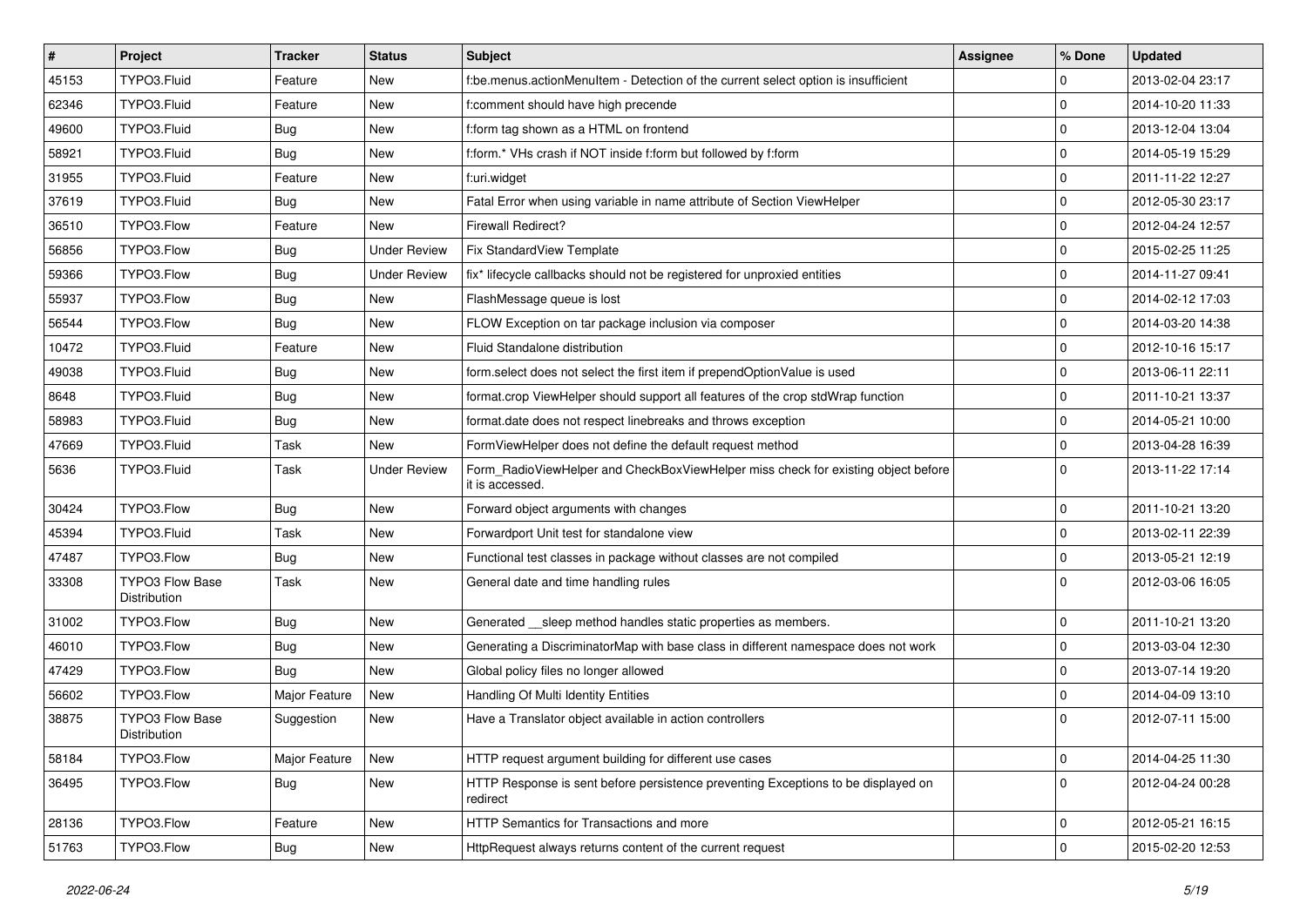| $\vert$ # | Project                                | <b>Tracker</b> | <b>Status</b>       | Subject                                                                                               | <b>Assignee</b> | % Done      | <b>Updated</b>   |
|-----------|----------------------------------------|----------------|---------------------|-------------------------------------------------------------------------------------------------------|-----------------|-------------|------------------|
| 59084     | TYPO3.Flow                             | <b>Bug</b>     | New                 | if 403 Exception show reason                                                                          |                 | $\mathbf 0$ | 2014-05-24 18:20 |
| 41533     | TYPO3.Flow                             | <b>Bug</b>     | Needs<br>Feedback   | Ignored object-validation in editAction when redirecting back from updateAction                       |                 | $\Omega$    | 2012-10-10 09:27 |
| 32105     | TYPO3.Flow                             | <b>Bug</b>     | New                 | Ignore Validation ignored if ACL is set for this controller action                                    |                 | $\mathbf 0$ | 2011-11-26 11:22 |
| 38379     | TYPO3.Eel                              | Feature        | <b>New</b>          | Implement a Eel-ViewHelper                                                                            |                 | $\mathbf 0$ | 2013-04-08 11:03 |
| 6178      | TYPO3.Flow                             | Feature        | New                 | Implement FileType and FileSize validators                                                            |                 | $\mathbf 0$ | 2010-10-20 11:39 |
| 35709     | TYPO3.Flow                             | Task           | <b>New</b>          | Implement global Command aliases                                                                      |                 | $\mathbf 0$ | 2013-08-19 14:33 |
| 32985     | TYPO3.Flow                             | Feature        | New                 | Implement Processing Rules when merging numerically-indexed arrays                                    |                 | $\mathbf 0$ | 2012-05-30 09:35 |
| 33258     | TYPO3.Flow                             | Major Feature  | Accepted            | Implement support for Assetic                                                                         |                 | $\mathbf 0$ | 2014-02-24 08:05 |
| 3585      | TYPO3.Flow                             | Major Feature  | New                 | Implement support for value objects                                                                   |                 | $\mathbf 0$ | 2013-02-20 14:45 |
| 47950     | TYPO3.Flow                             | <b>Bug</b>     | <b>New</b>          | import of remote resources                                                                            |                 | $\mathbf 0$ | 2013-05-21 11:52 |
| 46120     | TYPO3.Flow                             | <b>Bug</b>     | New                 | Important step missing in the installation chapter                                                    |                 | $\mathbf 0$ | 2013-03-08 10:23 |
| 50382     | TYPO3.Flow                             | Task           | New                 | Impossible to use arguments in CLI that are added by overriding<br>initializeCommandMethodArguments() |                 | $\Omega$    | 2013-08-19 14:32 |
| 46009     | TYPO3.Flow                             | Task           | <b>New</b>          | Improve error message for missing class in Flow annotation driver                                     |                 | $\mathbf 0$ | 2013-03-04 12:25 |
| 32035     | TYPO3.Fluid                            | Task           | New                 | Improve fluid error messages                                                                          |                 | $\mathbf 0$ | 2012-01-27 15:59 |
| 4704      | TYPO3.Fluid                            | Feature        | <b>New</b>          | Improve parsing exception messages                                                                    |                 | $\mathbf 0$ | 2012-07-11 19:00 |
| 35970     | TYPO3.Flow                             | Task           | <b>New</b>          | Improve performance of Utility/Arrays::integerExplode by using array_map                              |                 | $\mathbf 0$ | 2012-04-13 15:38 |
| 51530     | TYPO3.Flow                             | Task           | New                 | Improve speed of Files::readDirectoryRecursively using RecursiveDirectoryIterator?                    |                 | $\mathbf 0$ | 2013-08-29 19:49 |
| 28553     | TYPO3.Fluid                            | <b>Bug</b>     | New                 | improve XHProf test setup                                                                             |                 | $\mathbf 0$ | 2011-10-21 13:37 |
| 56237     | TYPO3.Fluid                            | Task           | New                 | in-line (Condition) View Helpers should not evaluate on parsing                                       |                 | $\mathbf 0$ | 2014-02-24 13:47 |
| 43541     | TYPO3.Flow                             | <b>Bug</b>     | <b>New</b>          | Incomplete classes path detection for PSR-0                                                           |                 | $\mathbf 0$ | 2013-08-14 15:35 |
| 37571     | TYPO3.Flow                             | <b>Bug</b>     | New                 | Inherited proxies fail when implementing __clone                                                      |                 | $\mathbf 0$ | 2012-06-04 12:15 |
| 29794     | TYPO3.Kickstart                        | Feature        | <b>New</b>          | Initialize collections in generated models                                                            |                 | $\mathbf 0$ | 2011-09-14 23:23 |
| 41807     | TYPO3.Flow                             | Task           | <b>Under Review</b> | Initialize the eventmanager in the EntityManagerInterface                                             |                 | $\mathbf 0$ | 2013-05-21 13:28 |
| 27088     | TYPO3.Flow                             | <b>Bug</b>     | On Hold             | initializeObject() is called too early when reconstructing entities                                   |                 | $\mathbf 0$ | 2013-04-08 17:53 |
| 54593     | <b>TYPO3 Flow Base</b><br>Distribution | <b>Bug</b>     | <b>New</b>          | ini_get return value has changed for PHP >=5.3.0 -> changed check-implementation<br>needed!           |                 | $\Omega$    | 2013-12-25 02:48 |
| 33293     | TYPO3.Flow                             | <b>Bug</b>     | New                 | Injection to private variable results in injection of the the wrong class                             |                 | l O         | 2012-01-18 16:41 |
| 53180     | TYPO3 Flow Base<br>Distribution        | Bug            | New                 | InjectSettings doesnt work on inheritance (Level 2)                                                   |                 | $\mathbf 0$ | 2013-11-26 21:46 |
| 57885     | TYPO3.Fluid                            | <b>Bug</b>     | New                 | Inputs are cleared from a second form if the first form produced a vallidation error                  |                 | 0           | 2014-04-14 00:00 |
| 28964     | TYPO3 Flow Base<br>Distribution        | Feature        | New                 | Integrate Behat tool for BDD                                                                          |                 | $\mathbf 0$ | 2011-08-13 16:03 |
| 57450     | TYPO3.Flow                             | <b>Bug</b>     | New                 | International E-Mail addresses (umlauts, etc.) are not validated correctly                            |                 | $\mathsf 0$ | 2014-04-30 14:58 |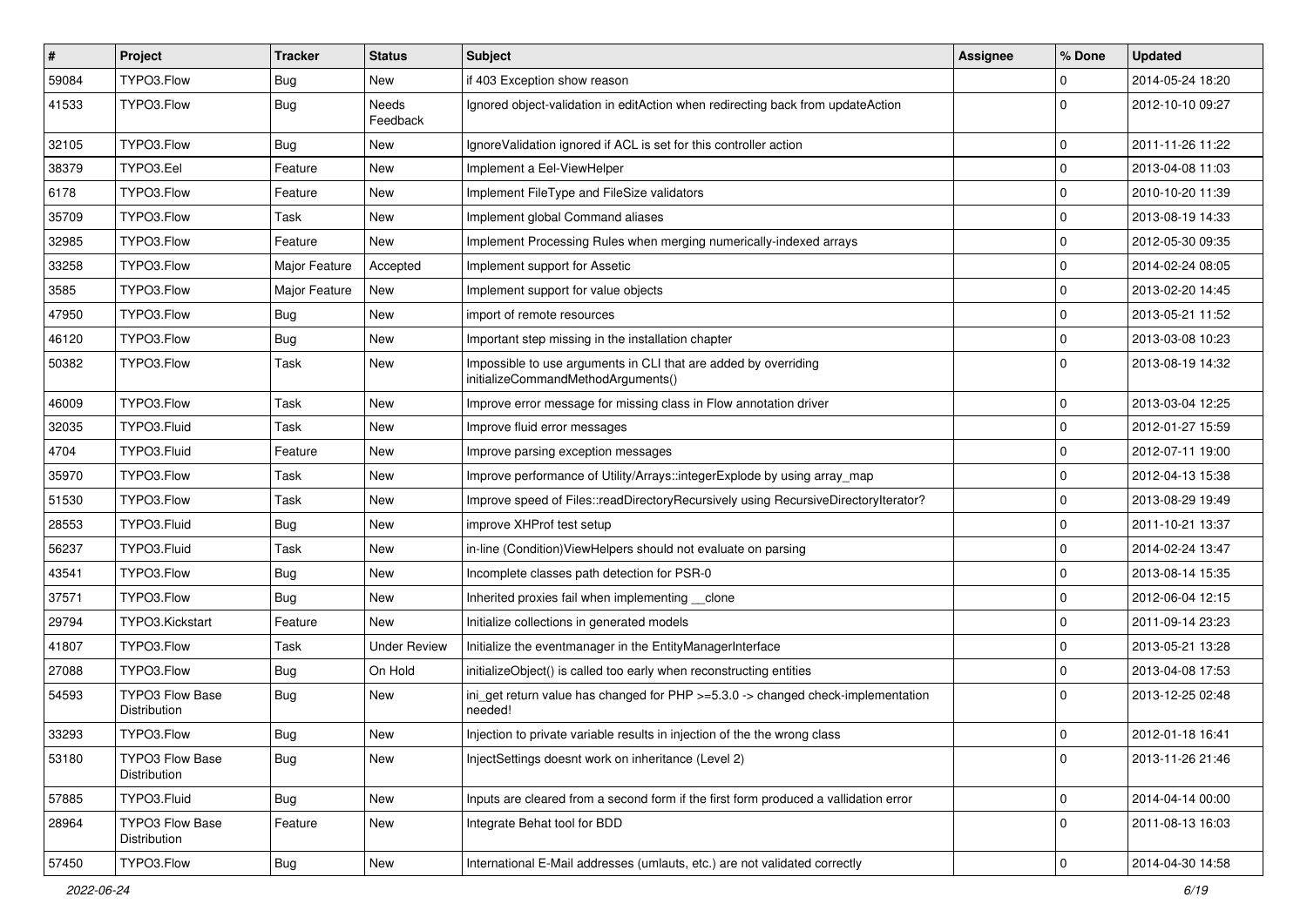| $\vert$ # | Project                         | <b>Tracker</b> | <b>Status</b>            | Subject                                                                                           | Assignee | % Done              | <b>Updated</b>   |
|-----------|---------------------------------|----------------|--------------------------|---------------------------------------------------------------------------------------------------|----------|---------------------|------------------|
| 48409     | TYPO3.Flow                      | Feature        | New                      | Introduce new Annotation "Slot" for wiring signal and slots                                       |          | 0                   | 2013-05-23 19:02 |
| 27045     | TYPO3.Flow                      | <b>Bug</b>     | <b>New</b>               | Introduced properties are not available in the reflection service during a compile run            |          | $\mathbf 0$         | 2013-12-07 11:14 |
| 57815     | TYPO3.Flow                      | <b>Bug</b>     | New                      | Invalid resources are saved in the persistent resources folder                                    |          | 0                   | 2014-04-10 22:02 |
| 35083     | TYPO3.Flow                      | Bug            | New                      | involving SecurityContext in Widget's __wakeup situation leads to an exception                    |          | 0                   | 2012-03-21 13:06 |
| 54037     | TYPO3.Flow                      | Feature        | <b>Under Review</b>      | JsonView accepts encoding options                                                                 |          | 0                   | 2014-12-14 11:46 |
| 34404     | TYPO3.Flow                      | <b>Bug</b>     | New                      | JsonView transformObject does not respect _descendAll configuration                               |          | 0                   | 2012-02-29 01:12 |
| 50869     | TYPO3.Flow                      | <b>Bug</b>     | <b>New</b>               | key() invoked on object                                                                           |          | 0                   | 2013-08-07 13:18 |
| 56555     | TYPO3.Kickstart                 | Bug            | New                      | Kickstart creates wrong labels in New.html                                                        |          | 0                   | 2014-03-04 21:33 |
| 32294     | TYPO3.Flow                      | Feature        | <b>New</b>               | Lazy initialization of loggers                                                                    |          | $\mathbf 0$         | 2011-12-05 10:29 |
| 9861      | TYPO3.Flow                      | Feature        | <b>Needs</b><br>Feedback | Leave logging up and running as long as possible                                                  |          | $\mathbf{0}$        | 2012-03-15 10:53 |
| 35783     | TYPO3.Flow                      | Feature        | New                      | Lifecycle method after property mapping                                                           |          | 0                   | 2012-04-08 21:01 |
| 51100     | TYPO3.Fluid                     | Feature        | <b>New</b>               | Links with absolute URI should have the option of URI Scheme                                      |          | 0                   | 2013-08-16 12:06 |
| 42408     | TYPO3 Flow Base<br>Distribution | Story          | New                      | Locale Detection / Selection                                                                      |          | $\Omega$            | 2013-06-11 13:31 |
| 60095     | TYPO3.Flow                      | Feature        | <b>Under Review</b>      | LockManager's LockHoldingStackPage should be configurable                                         |          | 0                   | 2014-07-07 11:15 |
| 44563     | TYPO3.Flow                      | Feature        | New                      | Logged in users via HTTP Basic always get re-authenticated                                        |          | 0                   | 2013-01-16 11:28 |
| 53971     | TYPO3.Kickstart                 | Feature        | <b>New</b>               | Login functionality                                                                               |          | 0                   | 2013-12-16 10:39 |
| 34816     | TYPO3.Flow                      | Feature        | <b>New</b>               | Long text encryption                                                                              |          | $\mathbf 0$         | 2012-03-14 08:33 |
| 47191     | TYPO3.Flow                      | Feature        | <b>Under Review</b>      | Make (property) Validators aware of parent class and the property they belong to                  |          | 0                   | 2015-02-13 18:25 |
| 33069     | TYPO3.Flow                      | Task           | <b>New</b>               | Make command output sparse, implement generic verbose switch                                      |          | 0                   | 2013-08-19 14:33 |
| 42240     | TYPO3.Eel                       | Task           | New                      | Make Eel usable outside of TYPO3 Flow                                                             |          | $\mathbf 0$         | 2012-10-21 12:32 |
| 47075     | TYPO3.Flow                      | Feature        | New                      | Make Exception more meaningful                                                                    |          | 0                   | 2013-05-21 13:28 |
| 27607     | TYPO3.Fluid                     | Bug            | New                      | Make Fluid comparisons work when first element is STRING, second is NULL.                         |          | 0                   | 2012-03-12 19:18 |
| 45103     | TYPO3.Flow                      | Feature        | New                      | Make static resource URI generation available outside of Fluid                                    |          | 0                   | 2013-02-03 13:16 |
| 30555     | TYPO3.Fluid                     | Feature        | <b>New</b>               | Make TagBuilder more extensible                                                                   |          | 0                   | 2012-06-29 12:41 |
| 44123     | TYPO3.Flow                      | Feature        | New                      | Make the "Flow requires the PHP setting "date.timezone"" error more beautiful                     |          | $\mathbf 0$         | 2013-12-25 01:55 |
| 28549     | TYPO3.Fluid                     | <b>Bug</b>     | <b>New</b>               | make widgets cacheable, i.e. not implement childnodeaccess interface                              |          | 0                   | 2011-10-21 13:37 |
| 47456     | TYPO3.Flow                      | Feature        | New                      | ManyToOne and OneToOne Relations of Objects passed as Action Argument are<br>loaded automatically |          | 0                   | 2013-08-28 15:11 |
| 59244     | TYPO3.Flow                      | Feature        | New                      | Message or Container needs context                                                                |          | 0                   | 2014-05-31 11:47 |
| 49373     | TYPO3.Flow                      | <b>Bug</b>     | New                      | Methods policy with key "Controllers" is ignored                                                  |          | $\mathsf{O}\xspace$ | 2013-06-24 10:03 |
| 52014     | TYPO3.Flow                      | Bug            | New                      | Migration makes fields NOT NULL even though not true                                              |          | $\mathbf 0$         | 2013-10-15 18:27 |
| 57972     | TYPO3.Flow                      | Bug            | New                      | Missing @ManyToOne in example for resource                                                        |          | $\mathbf 0$         | 2014-04-16 06:32 |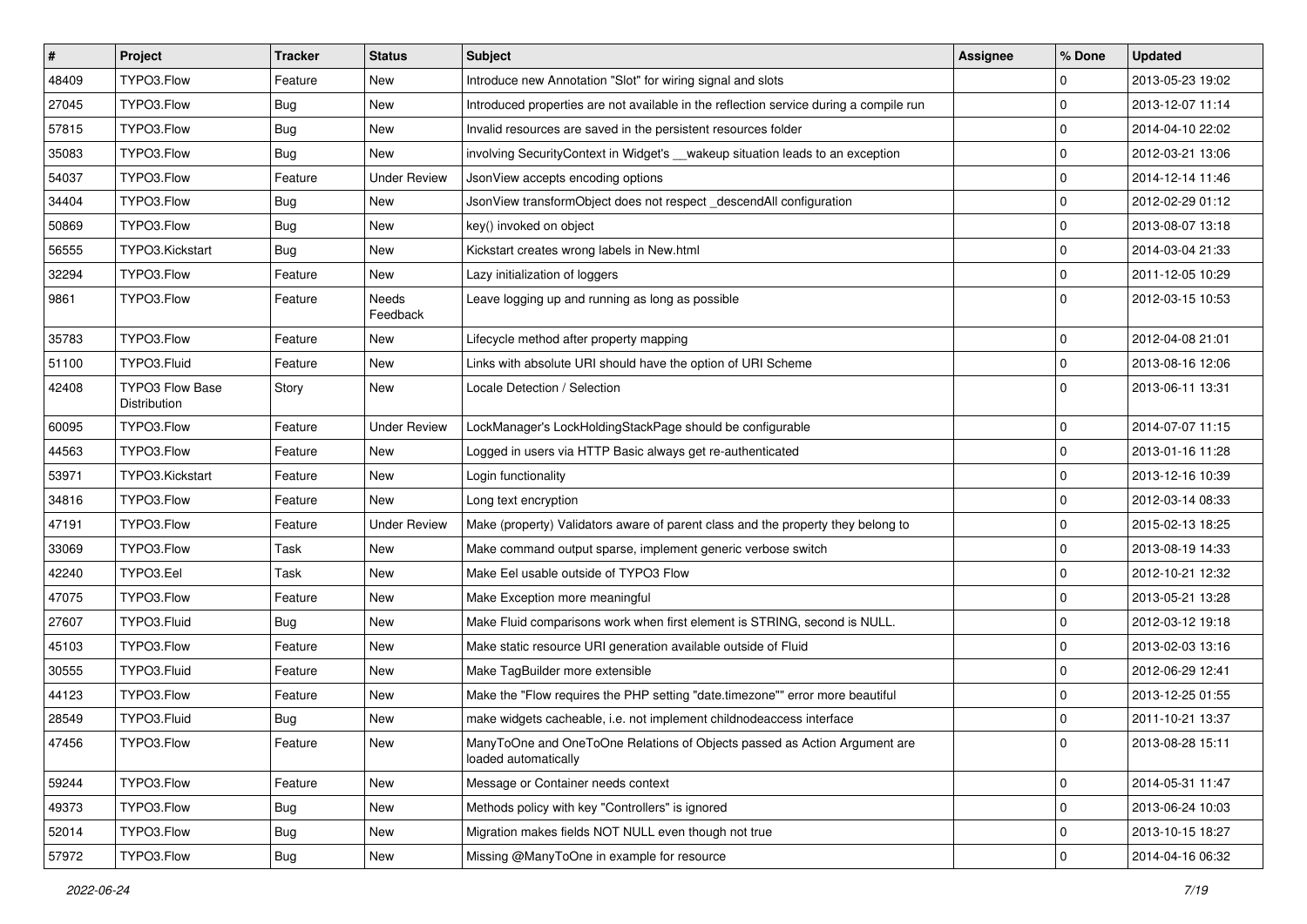| $\vert$ # | Project                         | <b>Tracker</b> | <b>Status</b>       | <b>Subject</b>                                                                          | <b>Assignee</b> | % Done      | <b>Updated</b>   |
|-----------|---------------------------------|----------------|---------------------|-----------------------------------------------------------------------------------------|-----------------|-------------|------------------|
| 48296     | TYPO3.Flow                      | Task           | Needs<br>Feedback   | Missing method in ExceptionHandlerInterface                                             |                 | $\Omega$    | 2013-05-21 11:39 |
| 54458     | TYPO3.Flow                      | <b>Bug</b>     | New                 | Missing Version Number in packages                                                      |                 | l 0         | 2013-12-28 18:13 |
| 42397     | TYPO3.Fluid                     | Feature        | New                 | Missing viewhelper for general links                                                    |                 | 0           | 2012-10-25 19:20 |
| 35781     | TYPO3.Flow                      | Feature        | New                 | Model validation                                                                        |                 | l 0         | 2012-04-08 17:06 |
| 53620     | TYPO3.Flow                      | <b>Bug</b>     | New                 | Move Classes/TYPO3/Flow/Composer to own Package                                         |                 | $\mathbf 0$ | 2014-01-01 16:02 |
| 59322     | TYPO3.Flow                      | <b>Bug</b>     | New                 | Mssing field exception should show missing migrations as well                           |                 | $\Omega$    | 2014-06-04 06:47 |
| 40064     | TYPO3.Fluid                     | Bug            | New                 | Multiselect is not getting persisted                                                    |                 | 0           | 2014-03-27 22:12 |
| 58894     | TYPO3.Flow                      | <b>Bug</b>     | New                 | MySQL max key length exceeded during Neos setup                                         |                 | $\mathbf 0$ | 2014-05-17 22:37 |
| 31262     | TYPO3.Flow                      | Feature        | <b>New</b>          | Named arguments in Objects.yaml for constructor arguments                               |                 | 0           | 2011-10-25 10:26 |
| 40283     | TYPO3.Flow                      | <b>Bug</b>     | New                 | New constructor in grandparent class not called                                         |                 | 0           | 2012-12-13 12:35 |
| 30425     | TYPO3.Flow                      | Bug            | New                 | New methods are not updated in Policies during Development                              |                 | 0           | 2011-10-21 13:20 |
| 36559     | TYPO3.Fluid                     | Feature        | New                 | New widget progress bar                                                                 |                 | 0           | 2012-04-25 15:11 |
| 54451     | TYPO3.Flow                      | <b>Bug</b>     | New                 | No functionality at Apache environments with suexec                                     |                 | $\Omega$    | 2014-01-01 18:22 |
| 33078     | TYPO3.Flow                      | <b>Bug</b>     | New                 | No Redirect to Login                                                                    |                 | 0           | 2012-03-07 17:45 |
| 49372     | TYPO3.Flow                      | Bug            | New                 | ObjectConverter ignores implemented interface when mapping subtype                      |                 | 0           | 2013-06-24 09:24 |
| 47331     | TYPO3.Flow                      | <b>Bug</b>     | Accepted            | ObjectManager shutdown with Dependency Injection Proxy causes fatal errors              |                 | 0           | 2013-05-21 13:06 |
| 56036     | TYPO3.Flow                      | Feature        | <b>New</b>          | Optimize autoloading                                                                    |                 | l 0         | 2014-03-03 11:15 |
| 56486     | TYPO3.Flow                      | Feature        | New                 | Optimize the ObjectManager for performance                                              |                 | $\Omega$    | 2014-03-04 17:33 |
| 36804     | TYPO3.Flow                      | <b>Bug</b>     | <b>New</b>          | Orphaned entities within aggregates are not removed                                     |                 | 0           | 2012-05-03 11:54 |
| 51847     | TYPO3.Flow                      | Bug            | New                 | Overiding controller actions with other required parameter sets results in fatal error. |                 | 0           | 2013-09-09 10:54 |
| 58927     | TYPO3.Flow                      | <b>Bug</b>     | New                 | Overlapping ressouce definitions in Policy.yaml resolved incorrectly                    |                 | $\mathbf 0$ | 2014-05-19 15:19 |
| 30418     | TYPO3.Flow                      | Feature        | New                 | Package bootstrapping following dependencies                                            |                 | $\Omega$    | 2011-10-21 13:38 |
| 5774      | TYPO3.Flow                      | Feature        | New                 | Package Manager should clear all cache entries tagged with %PACKAGE%                    |                 | $\Omega$    | 2010-10-20 11:39 |
| 45386     | TYPO3.Flow                      | <b>Bug</b>     | New                 | Package::buildArrayOfClassFiles tries to determine class names from file paths          |                 | $\Omega$    | 2013-02-11 19:54 |
| 54549     | TYPO3.Flow                      | <b>Bug</b>     | New                 | PackageManager::createPackage is incompatible to PackageManagerInterface                |                 | $\mathbf 0$ | 2013-12-21 14:42 |
| 60271     | TYPO3.Fluid                     | Feature        | New                 | Paginate viewhelper, should also support arrays                                         |                 | $\mathbf 0$ | 2014-07-11 13:19 |
| 36655     | TYPO3.Fluid                     | <b>Bug</b>     | New                 | <b>Pagination Links</b>                                                                 |                 | $\Omega$    | 2012-06-23 22:18 |
| 57374     | TYPO3.Flow                      | <b>Bug</b>     | New                 | Persisted entities saved in session are not resolved                                    |                 | 0           | 2014-04-03 09:43 |
| 45384     | TYPO3.Fluid                     | <b>Bug</b>     | New                 | Persisted entity object in widget-configuration cannot be deserialized (after reload)   |                 | 0           | 2013-08-14 15:35 |
| 56601     | TYPO3.Flow                      | <b>Bug</b>     | <b>Under Review</b> | PersistenceManager wrong handling of ORM\ld                                             |                 | 0           | 2015-02-16 17:56 |
| 45669     | TYPO3.Flow                      | <b>Bug</b>     | New                 | PersistentObjectConverter does not convert ValueObjects by __ identity                  |                 | 0           | 2013-02-20 17:59 |
| 56859     | TYPO3 Flow Base<br>Distribution | Bug            | New                 | PHP Warning: TYPO3_Flow_Error_Exception.php not present in Data/Temporary               |                 | l 0         | 2014-03-13 10:30 |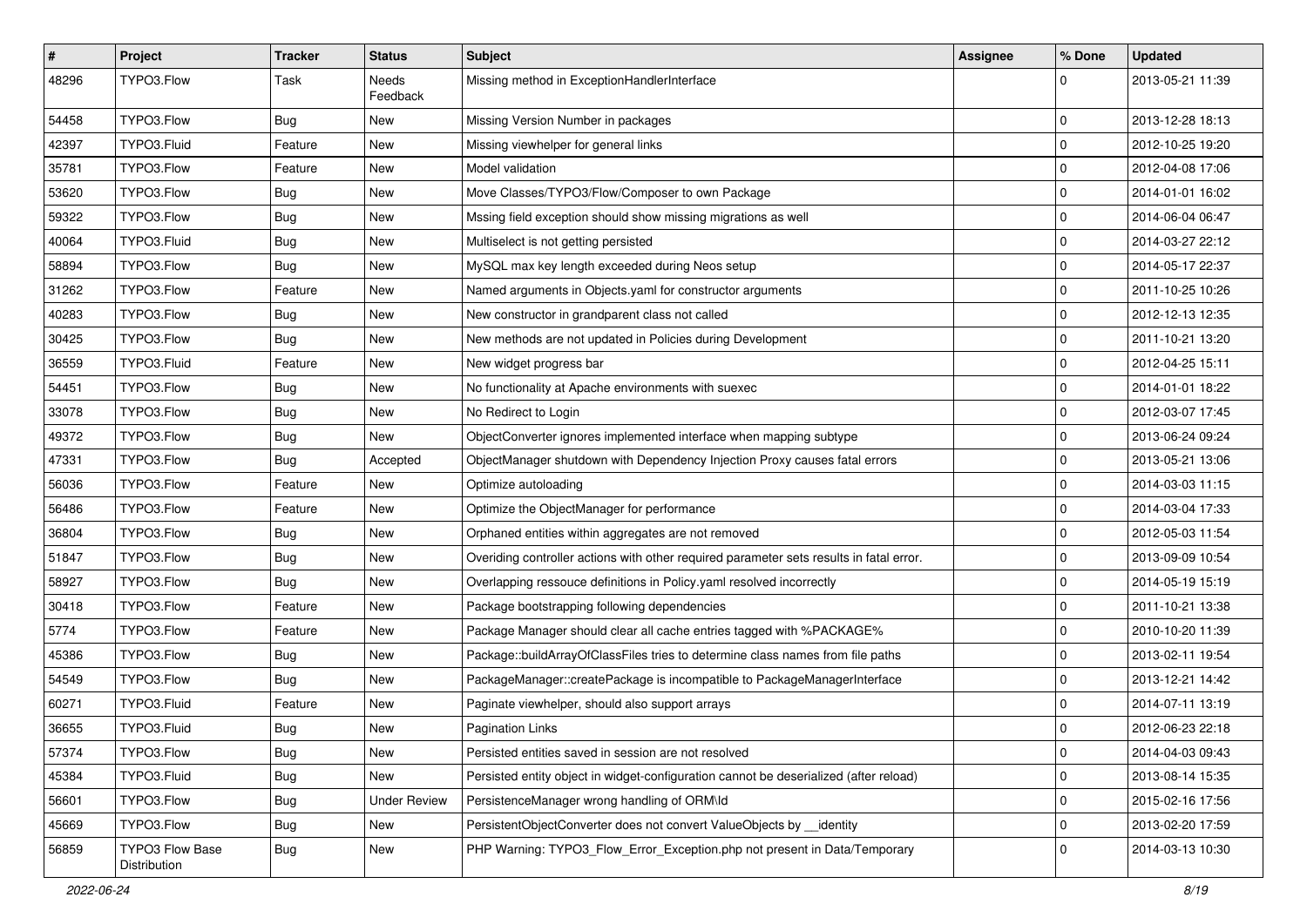| $\vert$ # | <b>Project</b>                         | Tracker    | <b>Status</b>       | Subject                                                                                                                                                 | Assignee | % Done      | <b>Updated</b>   |
|-----------|----------------------------------------|------------|---------------------|---------------------------------------------------------------------------------------------------------------------------------------------------------|----------|-------------|------------------|
| 52185     | TYPO3.Flow                             | <b>Bug</b> | New                 | PositionalArraySorter should detect recursive dependencies                                                                                              |          | 0           | 2013-09-23 13:02 |
| 48862     | TYPO3.Flow                             | Feature    | New                 | Possibility to exclude package from file monitoring                                                                                                     |          | 0           | 2013-06-05 10:03 |
| 31484     | TYPO3.Flow                             | Feature    | Needs<br>Feedback   | possibility to modify inner workings of proxy class builder                                                                                             |          | $\Omega$    | 2012-03-14 18:10 |
| 44078     | <b>TYPO3 Flow Base</b><br>Distribution | Task       | <b>New</b>          | Probably false behavior in symlinked environment                                                                                                        |          | $\Omega$    | 2012-12-18 13:17 |
| 59858     | TYPO3.Kickstart                        | <b>Bug</b> | <b>New</b>          | Property <path>\CoffeeBean::\$Persistence_Object_Identifier does not exist</path>                                                                       |          | $\mathbf 0$ | 2015-01-13 12:20 |
| 56107     | TYPO3.Flow                             | <b>Bug</b> | New                 | Property mapping configuration only supports one wildcard at a time                                                                                     |          | $\mathbf 0$ | 2014-02-19 10:33 |
| 47637     | <b>TYPO3 Flow Base</b><br>Distribution | Bug        | New                 | Property with @ORM\Column(nullable=true,type="decimal",scale=2) results as type<br>"string" in Collection Objects and not as expected as "double"       |          | $\Omega$    | 2013-04-27 12:14 |
| 50342     | TYPO3.Flow                             | Bug        | New                 | PropertyMapper: Use of interface method before implementation check                                                                                     |          | $\mathbf 0$ | 2013-07-23 16:42 |
| 29202     | TYPO3.Flow                             | Task       | New                 | Provide a Cherokee Server Configuration for FLOW3                                                                                                       |          | $\mathbf 0$ | 2011-08-24 07:45 |
| 52590     | TYPO3.Flow                             | Feature    | New                 | Provide a way to get the Doctrine QueryBuilder                                                                                                          |          | 0           | 2013-10-11 10:39 |
| 29258     | TYPO3.Flow                             | Feature    | Needs<br>Feedback   | Provide a way to override classes by environment                                                                                                        |          | $\Omega$    | 2012-03-14 19:29 |
| 2817      | TYPO3.Flow                             | Feature    | Needs<br>Feedback   | Provide safeguard for preventing multiple submits of a form                                                                                             |          | $\Omega$    | 2013-10-31 13:38 |
| 29476     | TYPO3.Flow                             | Feature    | New                 | Provider rendering time and query count for request                                                                                                     |          | 0           | 2011-09-05 09:22 |
| 42101     | TYPO3.Flow                             | Bug        | New                 | Proxyclasses are not rebuild in Development context unless cache is empty                                                                               |          | $\mathbf 0$ | 2013-08-14 15:35 |
| 9537      | TYPO3.Flow                             | Feature    | New                 | Query criterions should be able to compare whole objects                                                                                                |          | $\mathbf 0$ | 2011-10-04 18:42 |
| 34682     | TYPO3.Fluid                            | <b>Bug</b> | <b>Under Review</b> | Radio Button missing checked on validation error                                                                                                        |          | 0           | 2013-11-20 20:58 |
| 44738     | TYPO3.Flow                             | Feature    | New                 | Re-Validation of argument's custom validators                                                                                                           |          | $\mathbf 0$ | 2013-01-23 09:19 |
| 36634     | TYPO3.Flow                             | <b>Bug</b> | New                 | Reconstituted entities do not have their properties set when initializeObject() is called                                                               |          | 0           | 2012-04-26 21:28 |
| 36633     | TYPO3.Flow                             | <b>Bug</b> | New                 | Reconstituted entities should not have the FLOW3 Persistence clone property set                                                                         |          | 0           | 2012-04-26 21:24 |
| 43947     | TYPO3.Flow                             | Bug        | New                 | Redirect to login after Session timeout                                                                                                                 |          | 0           | 2012-12-13 12:35 |
| 36509     | TYPO3.Flow                             | Feature    | New                 | redirectToUri to an uri with acl forces a 403 because of missing csrf token.                                                                            |          | 0           | 2012-04-24 12:44 |
| 25907     | TYPO3.Flow                             | Task       | New                 | Referrer should only contain the URI of the previous request                                                                                            |          | 0           | 2011-04-12 12:00 |
| 39791     | TYPO3.Flow                             | Bug        | New                 | Reflection data of old aspect is not removed                                                                                                            |          | 0           | 2013-08-14 15:40 |
| 26767     | TYPO3.Flow                             | Feature    | New                 | Reflection method to get a method return type and documentation                                                                                         |          | $\mathbf 0$ | 2011-08-29 21:45 |
| 47325     | TYPO3.Flow                             | Bug        | <b>Under Review</b> | ReflectionData and classSchema caches need not be freezable                                                                                             |          | 0           | 2013-05-21 13:08 |
| 10678     | TYPO3.Flow                             | <b>Bug</b> | New                 | ReflectionService doesn't reflect methods of child classes correctly when they get<br>reflected before their parent class in the initialization process |          | $\Omega$    | 2011-10-21 13:20 |
| 39936     | TYPO3.Fluid                            | Feature    | New                 | registerTagAttribute should handle default values                                                                                                       |          | 0           | 2013-01-21 23:29 |
| 45272     | TYPO3.Flow                             | <b>Bug</b> | New                 | Related Value Objects get deleted by default cascading                                                                                                  |          | 0           | 2013-02-08 13:50 |
| 54046     | TYPO3.Flow                             | Bug        | New                 | Removal of ValueObjects from a ManyToMany relationship is not possible                                                                                  |          | $\mathbf 0$ | 2015-02-05 11:01 |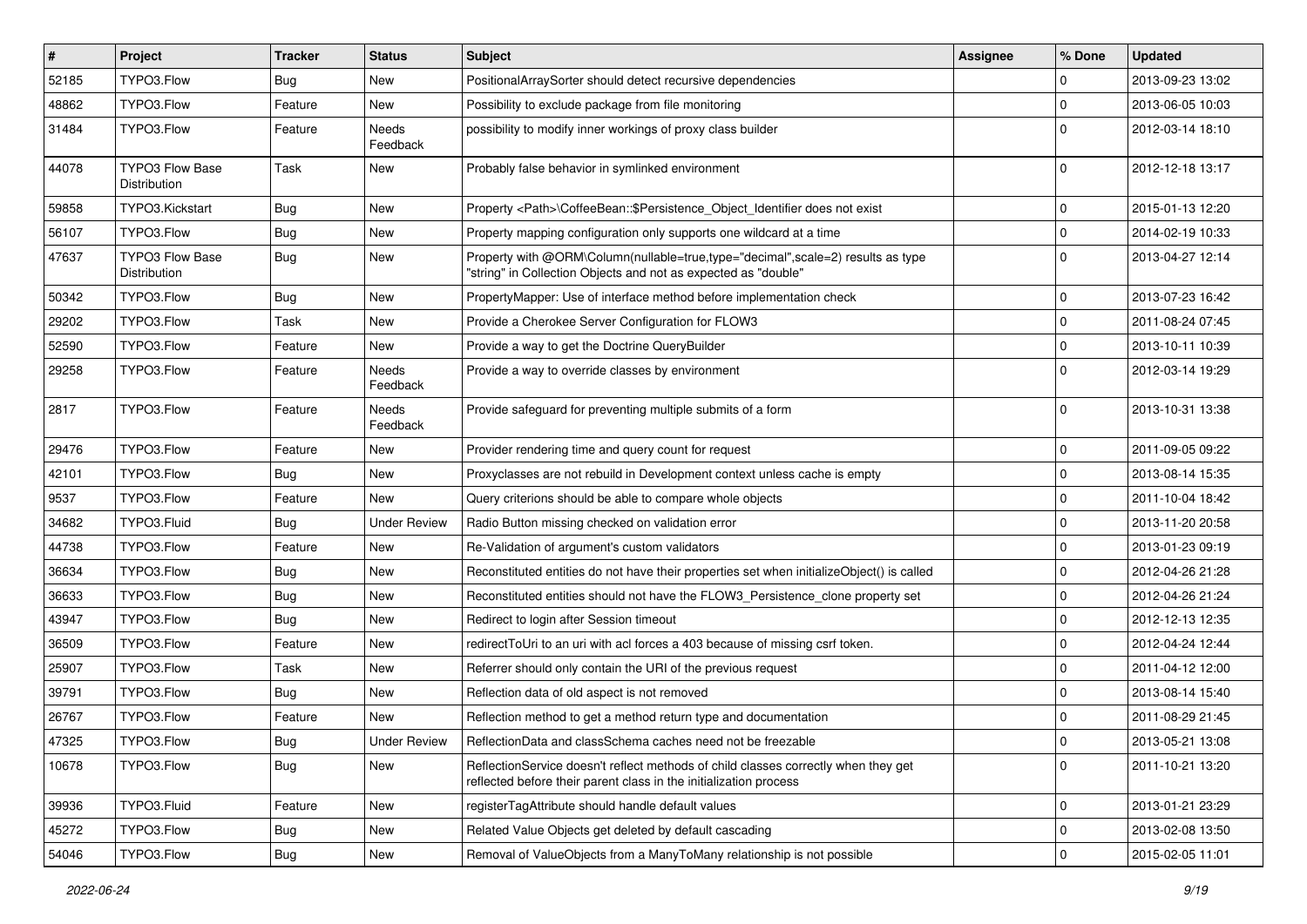| $\vert$ # | Project                                       | Tracker    | <b>Status</b>       | Subject                                                                        | <b>Assignee</b> | % Done      | <b>Updated</b>   |
|-----------|-----------------------------------------------|------------|---------------------|--------------------------------------------------------------------------------|-----------------|-------------|------------------|
| 46244     | TYPO3 Flow Base<br>Distribution               | <b>Bug</b> | <b>Under Review</b> | Remove call to PHP_BINDIR in CoreCommandController                             |                 | $\Omega$    | 2013-03-19 11:39 |
| 42743     | TYPO3.Fluid                                   | Task       | New                 | Remove inline style for hidden form fields                                     |                 | $\mathbf 0$ | 2012-11-06 23:09 |
| 43071     | TYPO3.Fluid                                   | Task       | New                 | Remove TOKENS for adding fallback teplates in B                                |                 | $\mathbf 0$ | 2012-11-18 14:22 |
| 43072     | TYPO3.Fluid                                   | Task       | <b>New</b>          | Remove TOKENS for adding templates fallback in Backporter                      |                 | $\mathbf 0$ | 2012-11-18 14:20 |
| 48429     | TYPO3.Flow                                    | <b>Bug</b> | New                 | Remove- and update-actions on repository are not persisted                     |                 | $\pmb{0}$   | 2013-05-24 18:44 |
| 54373     | TYPO3 Flow Base<br>Distribution               | Task       | New                 | Rename Arrays::removeEmptyElementsRecursively to removeNullElementsRecursively |                 | $\Omega$    | 2013-12-13 09:35 |
| 61043     | TYPO3.Flow                                    | Task       | <b>New</b>          | Rename ClassSchema to ModelSchema                                              |                 | $\mathbf 0$ | 2014-08-18 23:20 |
| 30423     | TYPO3.Flow                                    | Feature    | New                 | Rendering template of other action without forward                             |                 | $\mathbf 0$ | 2013-01-21 14:03 |
| 41508     | <b>TYPO3 Flow Base</b><br>Distribution        | Task       | <b>Under Review</b> | Replace Jasmine by Buster.js                                                   |                 | $\Omega$    | 2012-10-01 20:58 |
| 44184     | TYPO3.Flow                                    | Bug        | <b>New</b>          | Request arguments are not merged correctly for single object actions           |                 | $\mathbf 0$ | 2013-08-14 15:35 |
| 44186     | TYPO3.Flow                                    | <b>Bug</b> | New                 | Request does not accept custom Content-Type                                    |                 | $\pmb{0}$   | 2013-08-14 15:35 |
| 37279     | TYPO3.Flow                                    | Feature    | New                 | Request PropertyMapping                                                        |                 | $\mathbf 0$ | 2012-05-18 16:06 |
| 52938     | <b>TYPO3 Flow Base</b><br><b>Distribution</b> | <b>Bug</b> | New                 | Resource stream wrapper doesn't work with foreign package                      |                 | $\Omega$    | 2013-10-18 10:31 |
| 38369     | TYPO3.Fluid                                   | <b>Bug</b> | <b>New</b>          | Resource ViewHelpers should not fall back to request package                   |                 | $\mathbf 0$ | 2012-06-25 15:55 |
| 58996     | TYPO3.Flow                                    | Bug        | New                 | ResourceManager adding to persistence                                          |                 | $\mathbf 0$ | 2014-06-25 14:38 |
| 42888     | TYPO3.Flow                                    | Bug        | Needs<br>Feedback   | ResourceManager chokes on non existing files                                   |                 | $\Omega$    | 2012-11-12 18:02 |
| 64342     | TYPO3 Flow Base<br>Distribution               | <b>Bug</b> | New                 | ResourceManager->deleteResource() leaves database entry                        |                 | $\Omega$    | 2015-02-12 21:51 |
| 54403     | <b>TYPO3 Flow Base</b><br>Distribution        | <b>Bug</b> | <b>New</b>          | Resources remade when parent record updated                                    |                 | $\Omega$    | 2013-12-13 22:39 |
| 62009     | TYPO3.Flow                                    | Bug        | New                 | Rewrite URI Filename could be empty                                            |                 | $\mathbf 0$ | 2014-10-07 11:03 |
| 33215     | TYPO3.Fluid                                   | Feature    | New                 | RFC: Dynamic values in ObjectAccess paths                                      |                 | $\mathbf 0$ | 2016-04-15 09:26 |
| 34133     | TYPO3.Flow                                    | Feature    | New                 | RFC: Handle Semicolons in Path part of URIs as Scoped Path Parameters          |                 | $\mathbf 0$ | 2012-02-21 15:17 |
| 55957     | TYPO3.Flow                                    | Task       | <b>New</b>          | RFC: Optimize AOP proxies                                                      |                 | $\mathbf 0$ | 2014-02-28 14:44 |
| 39788     | TYPO3.Flow                                    | Feature    | New                 | RFC: Repository based NotExistsValidator                                       |                 | $\mathbf 0$ | 2012-08-14 16:14 |
| 55958     | TYPO3.Flow                                    | Task       | New                 | RFC: Use PHP 5.4 closure features for direct ObjectAccess                      |                 | 0           | 2014-02-13 14:30 |
| 49039     | TYPO3.Flow                                    | Feature    | New                 | RFC: Use PSR-3 logger interface in Flow                                        |                 | $\mathbf 0$ | 2013-07-10 15:19 |
| 49423     | TYPO3.Flow                                    | <b>Bug</b> | New                 | Role name and packageKey are not accessible                                    |                 | $\pmb{0}$   | 2013-09-05 10:26 |
| 54589     | TYPO3.Flow                                    | Bug        | New                 | Role parent is not removed from roles MM table                                 |                 | 0           | 2013-12-24 15:32 |
| 49780     | TYPO3.Flow                                    | Bug        | New                 | Roles are not synchronized                                                     |                 | $\mathsf 0$ | 2013-07-08 10:11 |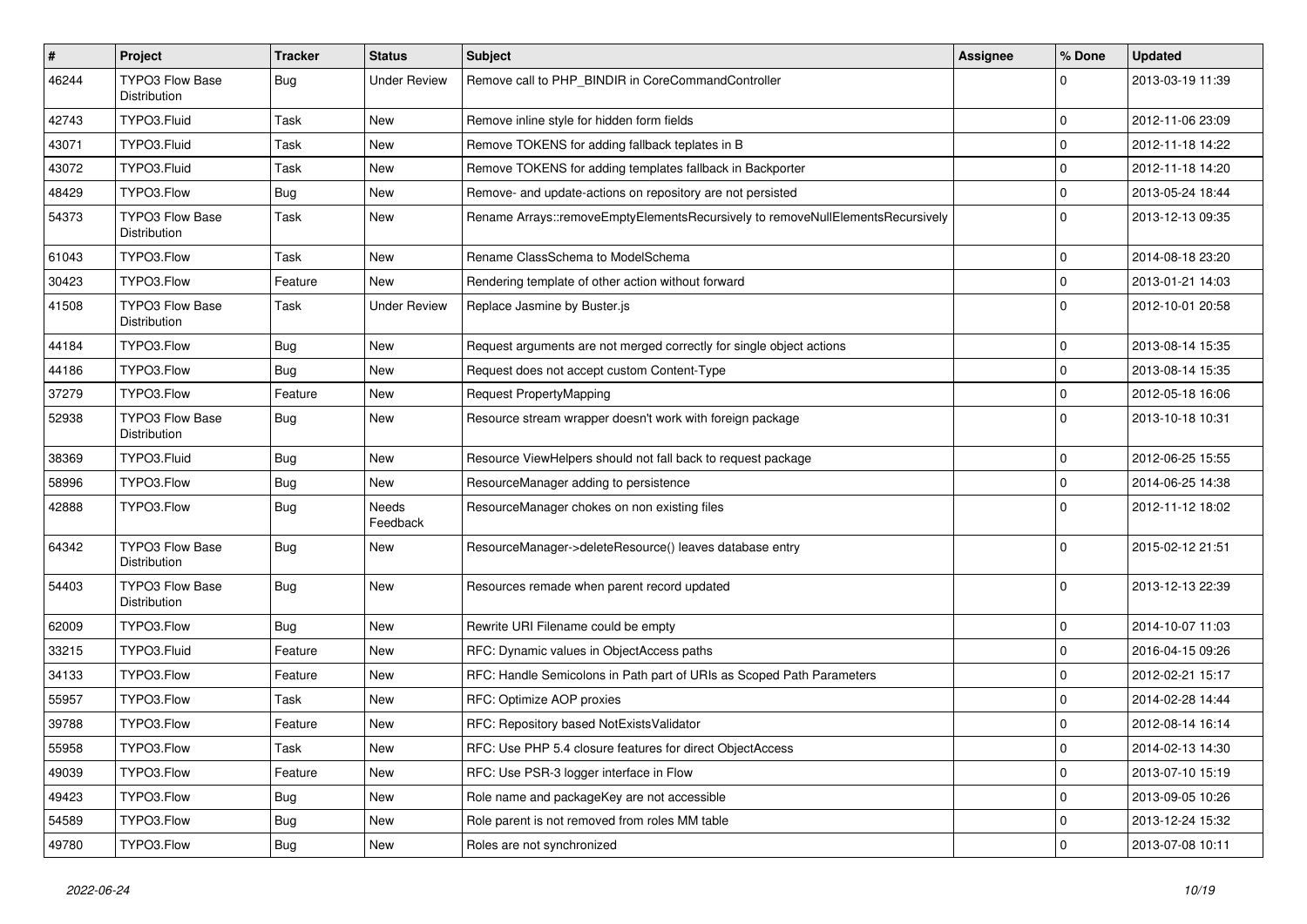| #     | Project     | <b>Tracker</b> | <b>Status</b>            | <b>Subject</b>                                                                                                               | <b>Assignee</b> | % Done      | <b>Updated</b>   |
|-------|-------------|----------------|--------------------------|------------------------------------------------------------------------------------------------------------------------------|-----------------|-------------|------------------|
| 45917 | TYPO3.Flow  | Bug            | New                      | RoutePartHandler transliteration must be improved                                                                            |                 | 0           | 2014-02-17 09:13 |
| 44891 | TYPO3.Flow  | Feature        | New                      | Routes should be able to enforce http/https protocol                                                                         |                 | $\mathbf 0$ | 2014-05-14 19:55 |
| 39990 | TYPO3.Fluid | Bug            | New                      | Same form twice in one template: hidden fields for empty values are only rendered<br>once                                    |                 | $\Omega$    | 2012-08-20 11:21 |
| 46073 | TYPO3.Flow  | Bug            | <b>Under Review</b>      | Scripts::executeCommand must be usable outsite of TYPO3.Flow                                                                 |                 | $\mathbf 0$ | 2013-03-06 19:14 |
| 31339 | TYPO3.Flow  | Task           | On Hold                  | Search                                                                                                                       |                 | $\mathbf 0$ | 2012-06-21 12:17 |
| 8989  | TYPO3.Fluid | Feature        | <b>Needs</b><br>Feedback | Search path for fluid template files                                                                                         |                 | $\Omega$    | 2012-03-12 18:10 |
| 32869 | TYPO3.Flow  | Bug            | New                      | Security config tokenClass doesnt throw exception if not found the class                                                     |                 | $\mathbf 0$ | 2012-03-19 10:53 |
| 39414 | TYPO3.Flow  | Bug            | New                      | Security Documentation                                                                                                       |                 | $\mathbf 0$ | 2012-12-15 21:41 |
| 8981  | TYPO3.Flow  | Feature        | New                      | Security/Performance: Provide Webserver Configuration file for common webservers -<br>do not use .htaccess                   |                 | $\Omega$    | 2010-10-20 11:39 |
| 37227 | TYPO3.Flow  | Bug            | On Hold                  | securityContext->getParty is not available in widget context                                                                 |                 | $\mathbf 0$ | 2012-06-25 22:14 |
| 46210 | TYPO3.Flow  | <b>Bug</b>     | Needs<br>Feedback        | securityContext->getParty() in the initializeObject() method of a session-Scope object<br>throws exception on second request |                 | $\Omega$    | 2013-03-27 10:44 |
| 49756 | TYPO3.Fluid | Feature        | <b>Under Review</b>      | Select values by array key in checkbox viewhelper                                                                            |                 | $\mathbf 0$ | 2014-03-25 02:40 |
| 65424 | TYPO3.Fluid | Bug            | <b>Under Review</b>      | SelectViewHelper must respect option(Value Label)Field for arrays                                                            |                 | $\mathbf 0$ | 2015-02-28 22:23 |
| 44234 | TYPO3.Fluid | Bug            | <b>Under Review</b>      | selectViewHelper's sorting does not respect locale collation                                                                 |                 | $\mathbf 0$ | 2014-07-31 17:15 |
| 58153 | TYPO3.Flow  | Bug            | New                      | Session - Scope, Property with interface annotation fails at wakeup                                                          |                 | $\mathbf 0$ | 2014-04-24 12:46 |
| 45041 | TYPO3.Flow  | Bug            | New                      | Set file permissions doesnt work                                                                                             |                 | $\mathbf 0$ | 2013-08-14 15:35 |
| 37846 | TYPO3.Flow  | Feature        | <b>New</b>               | Should be able to declare more than one controllerObjectName per requestPatterns                                             |                 | $\mathbf 0$ | 2012-06-11 11:10 |
| 46091 | TYPO3.Fluid | Task           | Needs<br>Feedback        | Show source file name and position on exceptions during parsing                                                              |                 | $\Omega$    | 2013-03-07 11:26 |
| 33465 | TYPO3.Flow  | Bug            | New                      | Some vital commands to recover the system fail when recovery is needed                                                       |                 | $\mathbf 0$ | 2012-01-26 15:51 |
| 45623 | TYPO3.Flow  | Bug            | New                      | SQL error when calling TYPO3.Blog Setup controller                                                                           |                 | $\mathbf 0$ | 2013-02-21 12:16 |
| 38216 | TYPO3.Flow  | Bug            | Needs<br>Feedback        | Static method calls in reflected classes refer to _Original class                                                            |                 | $\Omega$    | 2012-12-13 12:35 |
| 11039 | TYPO3.Flow  | Bug            | Needs<br>Feedback        | Static object container injects properties to result of factory object                                                       |                 | $\Omega$    | 2012-03-14 13:41 |
| 56744 | TYPO3.Flow  | Feature        | New                      | stay logged in                                                                                                               |                 | $\Omega$    | 2014-03-27 12:17 |
| 38222 | TYPO3.Flow  | Feature        | New                      | Step execution signals with concrete name                                                                                    |                 | $\pmb{0}$   | 2013-02-21 16:39 |
| 37473 | TYPO3.Flow  | <b>Bug</b>     | New                      | Subsequent Exceptions related to Doctrine Entity Manager makes it snap shut                                                  |                 | 0           | 2012-10-25 10:29 |
| 55719 | TYPO3.Flow  | Feature        | New                      | Support additional Resource Folders                                                                                          |                 | $\mathbf 0$ | 2014-02-06 11:38 |
| 3728  | TYPO3.Flow  | Feature        | New                      | Support arrays of objects as controller arguments                                                                            |                 | 0           | 2013-11-16 17:34 |
| 41420 | TYPO3.Flow  | Feature        | New                      | Support entity versioning                                                                                                    |                 | $\pmb{0}$   | 2012-09-27 14:11 |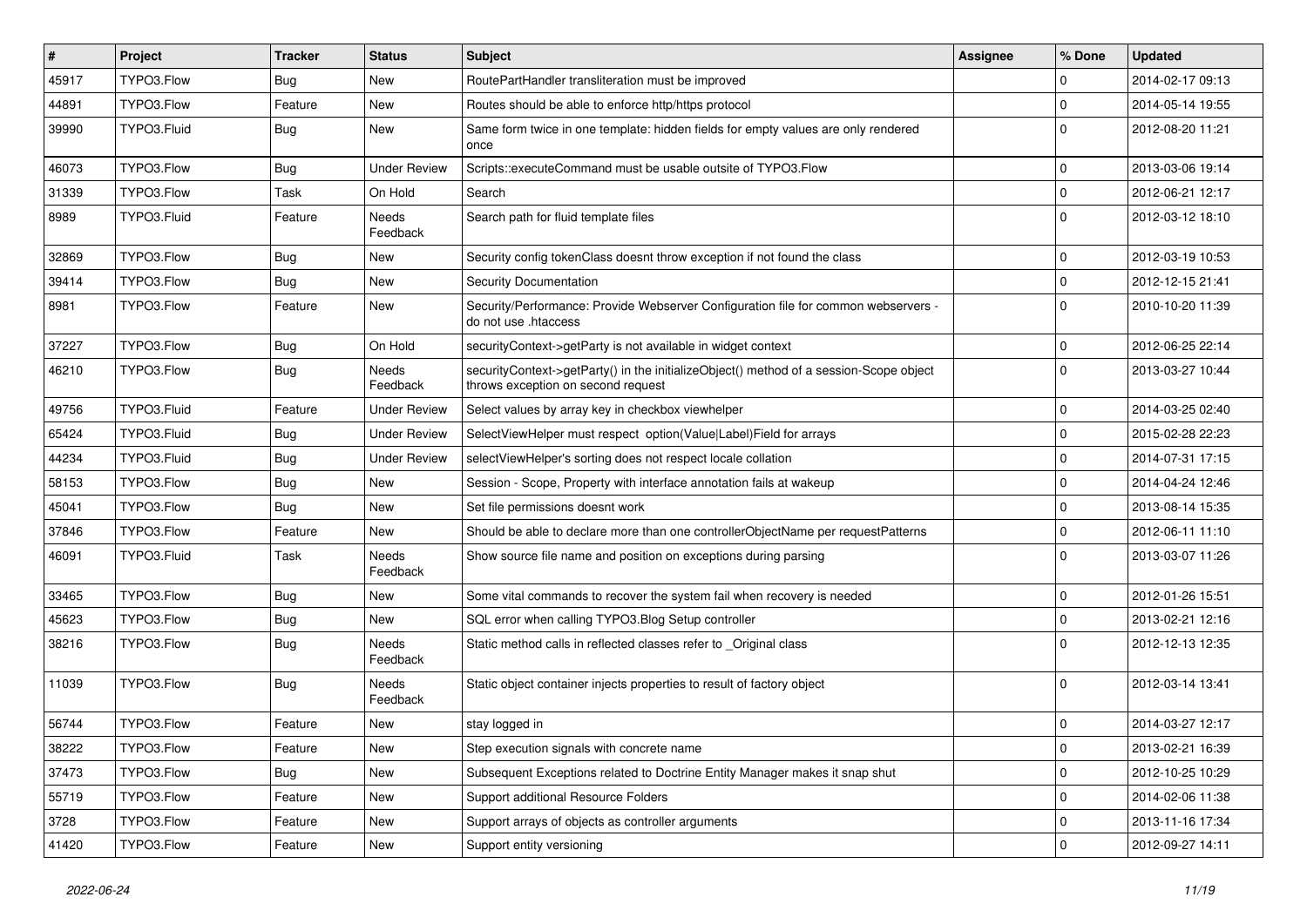| #     | Project                                | <b>Tracker</b> | <b>Status</b>       | Subject                                                                                                              | Assignee | % Done      | <b>Updated</b>   |
|-------|----------------------------------------|----------------|---------------------|----------------------------------------------------------------------------------------------------------------------|----------|-------------|------------------|
| 49011 | TYPO3.Flow                             | <b>Bug</b>     | <b>Under Review</b> | Support executing TYPO3.Flow inside a PHAR                                                                           |          | 0           | 2014-10-03 15:21 |
| 9514  | TYPO3.Fluid                            | Feature        | <b>New</b>          | Support explicit Array Arguments for ViewHelpers                                                                     |          | 0           | 2011-05-06 11:03 |
| 9313  | TYPO3.Flow                             | Feature        | <b>New</b>          | Support for currencies                                                                                               |          | 0           | 2011-12-15 17:44 |
| 62292 | TYPO3.Flow                             | Major Feature  | New                 | Support for entity translation                                                                                       |          | $\mathbf 0$ | 2014-10-17 03:18 |
| 32106 | TYPO3.Flow                             | Feature        | Accepted            | Support for Object source in PropertyMapper                                                                          |          | 0           | 2013-06-24 09:59 |
| 56556 | TYPO3.Flow                             | Feature        | <b>New</b>          | support has Property and is Property                                                                                 |          | $\mathbf 0$ | 2014-04-08 00:34 |
| 48657 | TYPO3.Flow                             | Feature        | <b>Under Review</b> | support HTTP_RANGE                                                                                                   |          | $\mathbf 0$ | 2013-06-20 16:19 |
| 47273 | TYPO3.Flow                             | Feature        | New                 | Support mapping properties with differing types for setter and property                                              |          | 0           | 2013-05-21 13:28 |
| 3153  | TYPO3.Flow                             | Feature        | New                 | Support of action based filter rules defined by annotation.                                                          |          | 0           | 2015-01-25 18:23 |
| 30258 | TYPO3.Flow                             | Feature        | <b>New</b>          | Support optional package dependencies                                                                                |          | 0           | 2011-09-24 18:34 |
| 56916 | TYPO3.Flow                             | Feature        | New                 | Support PATCH request method as of RFC5789                                                                           |          | 0           | 2014-03-14 16:50 |
| 45409 | TYPO3.Flow                             | Feature        | <b>New</b>          | Support validation of abstract nested properties                                                                     |          | 0           | 2013-05-21 13:28 |
| 54744 | TYPO3.Flow                             | Bug            | New                 | System.log contains many NOTICE Flow The argument "workspace" declared in<br>pointcut does not exist in method TYPO3 |          | $\Omega$    | 2014-02-12 09:07 |
| 60856 | TYPO3.Fluid                            | Bug            | <b>New</b>          | Target attribute not supported by the form viewhelper                                                                |          | $\mathbf 0$ | 2014-08-08 13:14 |
| 47601 | TYPO3 Flow Base<br>Distribution        | <b>Bug</b>     | New                 | Template Path of Submodules contains lowercase Namespace                                                             |          | $\Omega$    | 2013-04-26 14:33 |
| 52591 | TYPO3.Fluid                            | <b>Bug</b>     | <b>New</b>          | The Pagination Widget broken for joined objects                                                                      |          | 0           | 2013-10-07 21:59 |
| 52280 | TYPO3.Flow                             | Task           | <b>Under Review</b> | Throw Exception if there is an array in PSR-0 autoload                                                               |          | 0           | 2013-10-05 11:30 |
| 46050 | TYPO3.Flow                             | Feature        | New                 | To decouple log file writing at Logger->logException                                                                 |          | $\mathbf 0$ | 2013-03-05 21:43 |
| 53790 | <b>TYPO3 Flow Base</b><br>Distribution | Bug            | <b>New</b>          | Translation handling in Flashmessages is inconsistent to Validation errors                                           |          | $\Omega$    | 2013-11-20 10:46 |
| 33018 | TYPO3.Flow                             | Feature        | <b>New</b>          | Translator should support override of labels from other packages                                                     |          | 0           | 2012-01-06 13:05 |
| 10911 | TYPO3.Fluid                            | Task           | New                 | Tx_Fluid_ViewHelpers_Form_AbstractFormViewHelper->renderHiddenIdentityField<br>should be more reliable               |          | $\Omega$    | 2011-09-30 12:29 |
| 59878 | TYPO3.Flow                             | <b>Bug</b>     | <b>New</b>          | TYPO3\Flow\Core\Booting\Exception\SubProcessException thrown in file Scripts.php                                     |          | 0           | 2014-06-25 15:29 |
| 54381 | TYPO3.Flow                             | Bug            | New                 | TYPO3\Flow\Core\Booting\Exception\SubProcessException thrown in file Scripts.php                                     |          | 0           | 2014-02-06 11:14 |
| 53851 | TYPO3.Flow                             | <b>Bug</b>     | New                 | TYPO3\Flow\Core\Booting\Exception\SubProcessException thrown in file Scripts.php                                     |          | $\mathbf 0$ | 2014-01-01 00:00 |
| 59747 | TYPO3.Flow                             | <b>Bug</b>     | <b>New</b>          | TYPO3\Flow\Error\Exception thrown in file ErrorHandler.php                                                           |          | $\mathbf 0$ | 2014-06-20 21:28 |
| 59140 | TYPO3.Flow                             | <b>Bug</b>     | New                 | TYPO3\Flow\Error\Exception thrown in file ErrorHandler.php                                                           |          | $\mathbf 0$ | 2014-05-27 15:51 |
| 59049 | TYPO3.Flow                             | <b>Bug</b>     | <b>New</b>          | TYPO3\Flow\Error\Exception thrown in file ErrorHandler.php                                                           |          | 0           | 2014-05-22 23:34 |
| 52005 | TYPO3.Flow                             | <b>Bug</b>     | New                 | TYPO3\Flow\Error\Exception thrown in file ErrorHandler.php                                                           |          | $\mathbf 0$ | 2013-09-14 14:22 |
| 51704 | TYPO3.Flow                             | Bug            | New                 | TYPO3\Flow\Error\Exception thrown in file ErrorHandler.php                                                           |          | 0           | 2013-09-17 08:42 |
| 44361 | TYPO3.Flow                             | Bug            | New                 | TYPO3\Flow\I18n\Formatter\DatetimeFormatter - caching DATETIME type                                                  |          | 0           | 2013-08-14 15:35 |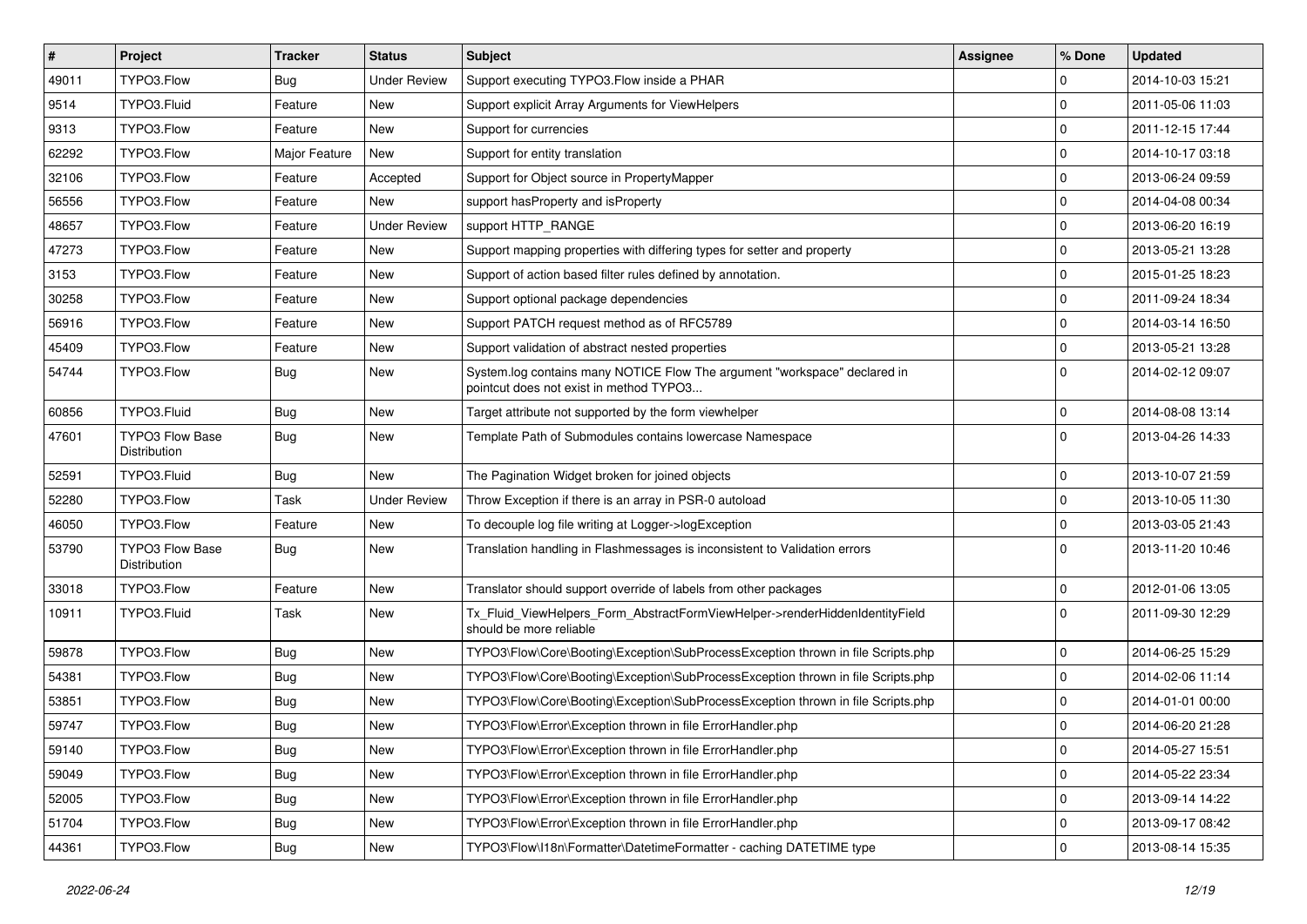| $\vert$ # | Project                                | <b>Tracker</b> | <b>Status</b>            | Subject                                                                                                                                | Assignee | % Done      | <b>Updated</b>   |
|-----------|----------------------------------------|----------------|--------------------------|----------------------------------------------------------------------------------------------------------------------------------------|----------|-------------|------------------|
| 58852     | TYPO3.Flow                             | <b>Bug</b>     | New                      | TYPO3\Flow\Security\Exception\AccessDeniedException should clarify which action<br>fails to execute                                    |          | $\Omega$    | 2014-05-16 09:36 |
| 49801     | TYPO3.Flow                             | Bug            | New                      | TYPO3\Flow\Security\Exception\AccessDeniedException thrown in file<br>TYPO3_Flow_Security_Authorization_AccessDecisionVoterManager.php |          | $\mathbf 0$ | 2013-07-09 04:53 |
| 52526     | TYPO3 Flow Base<br><b>Distribution</b> | Bug            | New                      | Unfinished programming of DateTime converter                                                                                           |          | 0           | 2013-10-04 10:36 |
| 34309     | TYPO3.Fluid                            | Task           | New                      | Unknown ViewHelpers cause exception - should be handled more graceful                                                                  |          | $\mathbf 0$ | 2012-03-07 18:40 |
| 39096     | TYPO3.Flow                             | <b>Bug</b>     | <b>New</b>               | Unnecessary compile invoked in non production context?                                                                                 |          | $\mathbf 0$ | 2013-08-14 15:35 |
| 45249     | TYPO3.Flow                             | <b>Bug</b>     | New                      | Update composer project-create command listing                                                                                         |          | $\mathbf 0$ | 2013-02-07 15:17 |
| 40854     | TYPO3.Flow                             | Task           | <b>New</b>               | Update security documentation (authentication in 1.2)                                                                                  |          | 0           | 2013-08-14 15:35 |
| 41496     | TYPO3.Flow                             | <b>Bug</b>     | New                      | Upload identical Resources, deleting fails                                                                                             |          | $\mathbf 0$ | 2012-10-01 17:57 |
| 43572     | TYPO3.Flow                             | Feature        | New                      | Uri should support manipulation of query arguments                                                                                     |          | $\mathbf 0$ | 2012-12-04 09:55 |
| 54181     | TYPO3.Flow                             | Bug            | New                      | Use date_default_timezone_get() instead of ini_get('date.timezone')                                                                    |          | 0           | 2015-06-01 18:54 |
| 37316     | TYPO3.Flow                             | <b>Bug</b>     | New                      | Use findBestMatchingLocale instead of getDefaultLocale?                                                                                |          | $\mathbf 0$ | 2012-05-20 09:35 |
| 35388     | TYPO3.Flow                             | Feature        | New                      | Use the current package as default for translations within controllers                                                                 |          | 0           | 2013-12-03 23:12 |
| 3481      | TYPO3.Fluid                            | Bug            | New                      | Use ViewHelperVariableContainer in PostParseFacet                                                                                      |          | 0           | 2011-10-21 13:37 |
| 25988     | TYPO3.Flow                             | <b>Bug</b>     | New                      | Useless proxies are built for some classes                                                                                             |          | 0           | 2011-10-21 13:20 |
| 59357     | TYPO3.Flow                             | Bug            | New                      | Using the PackageManager directly instead of the Interface results in unexpected<br>behavior                                           |          | $\Omega$    | 2014-06-05 14:34 |
| 46011     | TYPO3.Flow                             | Task           | New                      | Validate annotation with missing type should throw useful error                                                                        |          | 0           | 2013-03-04 12:42 |
| 28399     | TYPO3.Flow                             | Feature        | <b>Needs</b><br>Feedback | Validation message and code should be configurable for bundled validators                                                              |          | $\Omega$    | 2012-12-10 15:52 |
| 37564     | TYPO3.Flow                             | Bug            | New                      | Validation of Parent Object containing properties of type ManyToOne and ManyToMany<br>to same Target                                   |          | $\Omega$    | 2012-05-29 11:55 |
| 64842     | TYPO3.Flow                             | Feature        | New                      | Validation of Property should also happen before Property Mapping.                                                                     |          | 0           | 2015-02-04 10:35 |
| 51277     | TYPO3.Fluid                            | Feature        | New                      | ViewHelper context should be aware of actual file occurrence                                                                           |          | 0           | 2013-08-23 08:43 |
| 31261     | TYPO3.Flow                             | Feature        | New                      | Virtual objects - generate proxy classes for interfaces                                                                                |          | 0           | 2011-10-25 10:23 |
| 47951     | TYPO3.Flow                             | Feature        | New                      | Warn if persistence stack is not empty at the end of a get-request                                                                     |          | $\mathbf 0$ | 2013-05-21 13:28 |
| 43993     | TYPO3.Flow                             | Task           | <b>New</b>               | Warn when no migrations are found at all during doctrine: migrate                                                                      |          | $\mathbf 0$ | 2012-12-14 09:30 |
| 37405     | TYPO3.Flow                             | Feature        | <b>Under Review</b>      | When changing a property wich is used in routing the Link-VH should direkt to the new<br>properties value                              |          | $\Omega$    | 2014-11-02 18:25 |
| 29405     | TYPO3.Flow                             | Bug            | New                      | When storing a new entity inside the session, it will be fully serialized instead of just the<br>reference being stored                |          | $\mathbf 0$ | 2013-04-04 11:34 |
| 47006     | TYPO3.Fluid                            | <b>Bug</b>     | <b>Under Review</b>      | widget identifier are not unique                                                                                                       |          | $\mathbf 0$ | 2017-02-09 15:45 |
| 8464      | TYPO3.Flow                             | Feature        | New                      | Write settings using the ConfigurationManager                                                                                          |          | $\mathbf 0$ | 2011-12-15 17:06 |
| 47818     | TYPO3.Welcome                          | Bug            | New                      | Wrong link on Welcome screen                                                                                                           |          | $\mathbf 0$ | 2013-05-02 12:01 |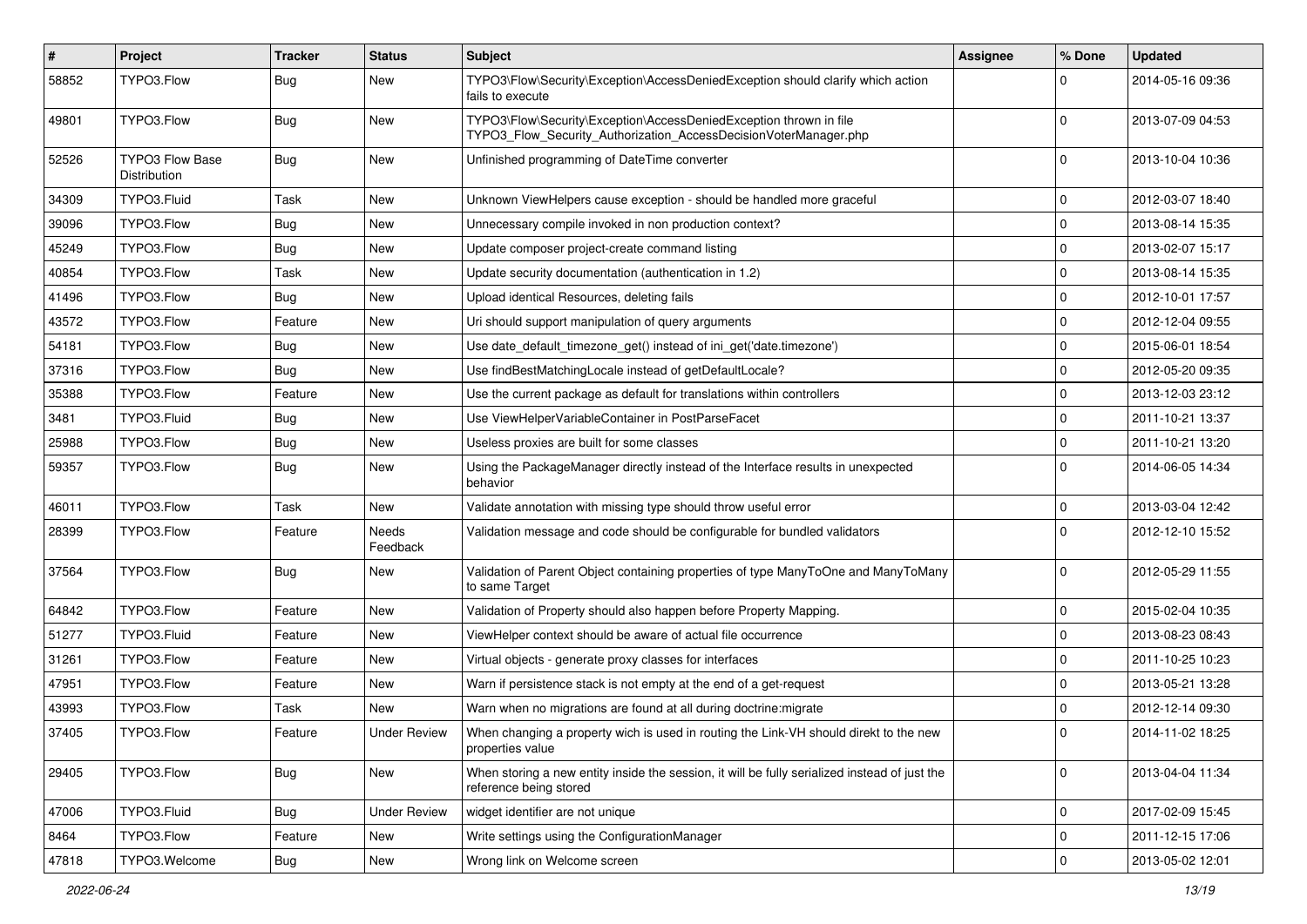| $\vert$ # | Project                                | <b>Tracker</b> | <b>Status</b>       | <b>Subject</b>                                                                                         | <b>Assignee</b> | % Done      | <b>Updated</b>   |
|-----------|----------------------------------------|----------------|---------------------|--------------------------------------------------------------------------------------------------------|-----------------|-------------|------------------|
| 52419     | TYPO3.Fluid                            | Bug            | New                 | Wrong PHPDocs notation for default value inline f:translate viewhelper                                 |                 | 0           | 2013-10-01 09:10 |
| 50888     | TYPO3.Fluid                            | Bug            | <b>Under Review</b> | WSOD by changing name of section and if Fluid caches are generated                                     |                 | $\mathbf 0$ | 2014-08-26 15:52 |
| 57796     | TYPO3.Flow                             | Bug            | New                 | XLIFF Fails if $id == node$                                                                            |                 | $\mathbf 0$ | 2014-04-09 21:43 |
| 44185     | TYPO3.Flow                             | Bug            | New                 | XML body always need a root node                                                                       |                 | $\mathbf 0$ | 2013-08-14 15:35 |
| 46318     | TYPO3.Flow                             | Feature        | New                 | [caching framework] Extend cache interface to handle multiple entries                                  |                 | $\mathbf 0$ | 2013-03-15 12:19 |
| 39674     | TYPO3.Flow                             | Bug            | New                 | \TYPO3\FLOW3\var_dump behaves weird in controller actions doing return                                 |                 | $\mathbf 0$ | 2012-08-10 10:09 |
| 51120     | TYPO3.Flow                             | Bug            | New                 | \TYPO3\Flow\Core\Booting::buildSubprocessCommand - wrong command if passed<br>more than one parameters |                 | $\Omega$    | 2013-12-11 16:33 |
| 58579     | TYPO3.Flow                             | Feature        | New                 | Adding own environment constants to Flow                                                               |                 | 50          | 2014-05-06 22:14 |
| 51183     | <b>TYPO3 Flow Base</b><br>Distribution | Task           | New                 | CLI improvements                                                                                       |                 | 50          | 2015-02-25 17:45 |
| 55953     | TYPO3.Flow                             | Task           | New                 | Repair and streamline ValueObject support                                                              |                 | 50          | 2015-02-16 00:30 |
| 41843     | TYPO3 Flow Base<br>Distribution        | Bug            | New                 | Composer and rename issues (umbrella issue)                                                            |                 | 60          | 2013-01-15 17:19 |
| 26664     | TYPO3.Fluid                            | Task           | New                 | Clean up Form ViewHelpers                                                                              |                 | 75          | 2012-06-20 11:37 |
| 26658     | TYPO3.Fluid                            | Task           | <b>New</b>          | Make Form ViewHelpers consistent                                                                       |                 | 75          | 2012-06-20 11:37 |
| 27561     | TYPO3.Flow                             | Task           | Accepted            | Complete documentation                                                                                 |                 | 84          | 2013-09-23 12:56 |
| 30937     | TYPO3.Fluid                            | Bug            | New                 | CropViewHelper stringToTruncate can't be supplied so it can't be easily extended                       |                 | 100         | 2011-10-21 13:37 |
| 58975     | TYPO3.Flow                             | Bug            | New                 | Fix command for Linux in Qucikstart documentation                                                      |                 | 100         | 2014-05-21 19:47 |
| 26745     | TYPO3.Flow                             | Feature        | New                 | MVC should know about entities lying in the session                                                    |                 | 100         | 2012-07-10 12:14 |
| 45413     | TYPO3 Flow Base<br>Distribution        | Bug            | <b>Under Review</b> | Overriding boolean properties using Objects.yaml is broken                                             |                 | 100         | 2013-12-10 13:26 |
| 51676     | TYPO3.Flow                             | Feature        | <b>Under Review</b> | Support of symlinks for Resources                                                                      |                 | 100         | 2015-06-13 12:51 |
| 51239     | TYPO3.Fluid                            | Bug            | <b>Under Review</b> | AbstractViewHelper use incorrect method signature for "\$this->systemLogger->log()"                    | Adrian Föder    | $\mathbf 0$ | 2014-04-11 11:17 |
| 45851     | TYPO3.Flow                             | Feature        | Needs<br>Feedback   | Allow referencing environment variables in Settings.yaml                                               | Adrian Föder    | 0           | 2013-04-30 14:12 |
| 48167     | TYPO3.Flow                             | Feature        | Accepted            | Command line account and role browsing                                                                 | Adrian Föder    | 0           | 2013-05-21 13:28 |
| 49806     | TYPO3.Flow                             | Task           | Accepted            | Date formatting should care about the time zone                                                        | Adrian Föder    | $\mathbf 0$ | 2013-07-09 10:16 |
| 49025     | TYPO3.Flow                             | Task           | <b>Under Review</b> | Dynamic locale detection / determination                                                               | Adrian Föder    | 0           | 2013-12-28 10:48 |
| 51972     | TYPO3.Flow                             | Bug            | New                 | Joins for every deep property constraint make cartesian selection                                      | Adrian Föder    | l 0         | 2013-09-13 10:04 |
| 44542     | TYPO3.Flow                             | Task           | New                 | Mention the risk of requestPatterns regarding foreign package's SecurityContext usage                  | Adrian Föder    | $\mathbf 0$ | 2013-01-17 18:39 |
| 49566     | TYPO3.Flow                             | <b>Bug</b>     | New                 | NULL source values are not handled correctly                                                           | Adrian Föder    | 0           | 2013-07-02 08:21 |
| 56074     | TYPO3 Flow Base<br>Distribution        | <b>Bug</b>     | New                 | Parse errors cause meaningless Flow exception messages.                                                | Adrian Föder    | 0           | 2014-02-18 14:14 |
| 54195     | TYPO3.Fluid                            | Task           | New                 | Rename and move FormViewHelper's errorClass value, currently 'f3-form-error'                           | Adrian Föder    | $\pmb{0}$   | 2014-02-15 12:19 |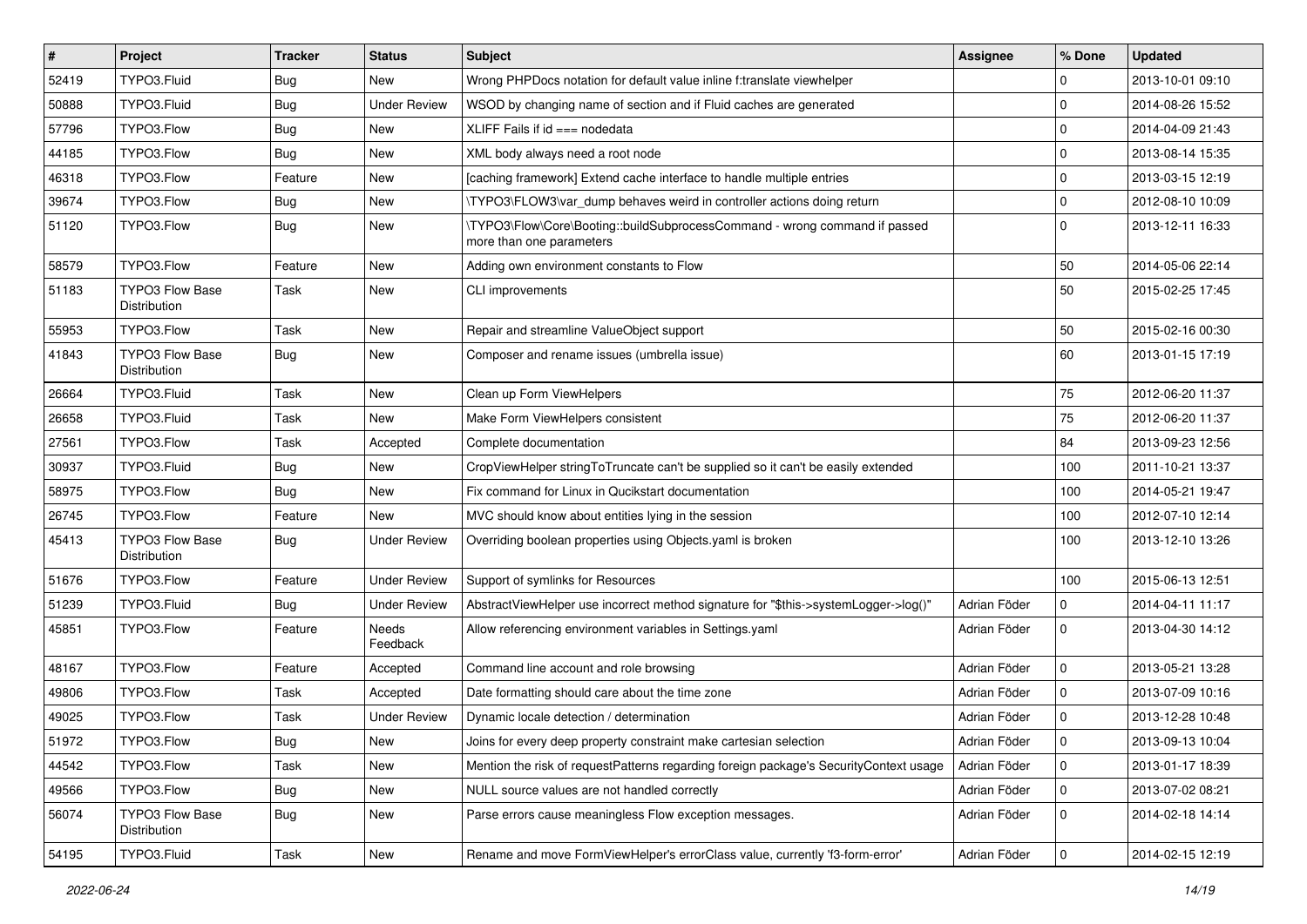| #     | Project                                | <b>Tracker</b> | <b>Status</b>       | Subject                                                                                            | <b>Assignee</b>             | % Done       | <b>Updated</b>   |
|-------|----------------------------------------|----------------|---------------------|----------------------------------------------------------------------------------------------------|-----------------------------|--------------|------------------|
| 51809 | TYPO3.Flow                             | Bug            | <b>Under Review</b> | Commit "[BUGFIX] Published resources don't support symlinks" produces an fatal error<br>on Windows | Adrian Föder                | 100          | 2015-06-13 12:51 |
| 59672 | TYPO3.Flow                             | Feature        | <b>Under Review</b> | Add support for Doctrine 2.5 embeddables                                                           | Alexander Berl              | $\Omega$     | 2015-04-08 17:42 |
| 47339 | TYPO3.Flow                             | Feature        | Needs<br>Feedback   | Allow RequestHandlers to get the current Request injected                                          | Alexander Berl              | $\Omega$     | 2013-05-21 13:28 |
| 48596 | TYPO3.Flow                             | <b>Bug</b>     | <b>Under Review</b> | Ignored Tags configuration should be easier to configure from packages                             | Alexander Berl              | $\mathbf 0$  | 2015-02-14 13:00 |
| 48532 | TYPO3.Flow                             | Bug            | <b>Under Review</b> | JsonView Configuration behaves differently for arrays and objects                                  | Alexander Berl              | $\mathbf{0}$ | 2014-06-11 15:53 |
| 29387 | TYPO3.Flow                             | Feature        | Needs<br>Feedback   | A token with wrong credentials should throw an exception                                           | Andreas<br>Förthner         | $\Omega$     | 2011-08-31 15:32 |
| 5442  | TYPO3.Flow                             | Feature        | <b>New</b>          | Destroy session / logout user on deleting an account                                               | Andreas<br>Förthner         | $\Omega$     | 2012-10-25 08:46 |
| 6602  | TYPO3.Flow                             | Feature        | <b>New</b>          | Implement after invocation handling                                                                | Andreas<br>Förthner         | $\Omega$     | 2011-01-07 11:15 |
| 38065 | TYPO3.Flow                             | Feature        | <b>New</b>          | Implement content security for DQL queries                                                         | Andreas<br>Förthner         | $\Omega$     | 2013-05-21 13:28 |
| 3621  | TYPO3.Flow                             | Feature        | New                 | Implement dynamic firewall filter registration                                                     | Andreas<br>Förthner         | $\Omega$     | 2012-05-21 16:15 |
| 3619  | TYPO3.Flow                             | Feature        | New                 | Implement System Policy Support/System Security                                                    | Andreas<br>Förthner         | $\mathbf 0$  | 2012-05-21 16:15 |
| 6601  | TYPO3.Flow                             | Task           | On Hold             | Introduce a new roles definition syntax including runtime constraints                              | Andreas<br>Förthner         | $\mathbf 0$  | 2010-10-20 11:39 |
| 40824 | TYPO3.Flow                             | <b>Bug</b>     | Needs<br>Feedback   | Modified action controller methods not detected properly                                           | Andreas<br>Förthner         | $\Omega$     | 2012-10-01 20:33 |
| 9968  | TYPO3.Flow                             | Feature        | New                 | Promote security publishing configuration automatically when persisting models                     | Andreas<br>Förthner         | $\Omega$     | 2013-12-09 22:03 |
| 6603  | TYPO3.Flow                             | Feature        | <b>New</b>          | Provide a policy management API                                                                    | Andreas<br>Förthner         | $\Omega$     | 2010-10-20 11:39 |
| 35420 | <b>TYPO3 Flow Base</b><br>Distribution | Suggestion     | New                 | Review use of try / catch in the Security Framework                                                | Andreas<br>Förthner         | $\Omega$     | 2012-03-31 00:00 |
| 58862 | TYPO3.Fluid                            | <b>Bug</b>     | Needs<br>Feedback   | FormViewHelper doesn't accept NULL as value for \$arguments                                        | <b>Bastian</b><br>Waidelich | $\Omega$     | 2014-06-04 12:49 |
| 59057 | TYPO3.Fluid                            | Bug            | Under Review        | Hidden empty value fields shoud be disabled when related field is disabled                         | Bastian<br>Waidelich        | $\Omega$     | 2014-06-18 17:23 |
| 58773 | TYPO3.Flow                             | <b>Bug</b>     | Accepted            | Improve NoMatchingRouteException                                                                   | Bastian<br>Waidelich        | 0            | 2014-05-13 15:59 |
| 58494 | TYPO3.Flow                             | <b>Bug</b>     | Needs<br>Feedback   | Inifinite redirects if index.php presents in URI                                                   | Bastian<br>Waidelich        | $\mathbf 0$  | 2014-05-25 11:29 |
| 53806 | TYPO3.Fluid                            | <b>Bug</b>     | <b>Under Review</b> | Paginate widget maximumNumberOfLinks rendering wrong number of links                               | <b>Bastian</b><br>Waidelich | 0            | 2014-06-18 12:13 |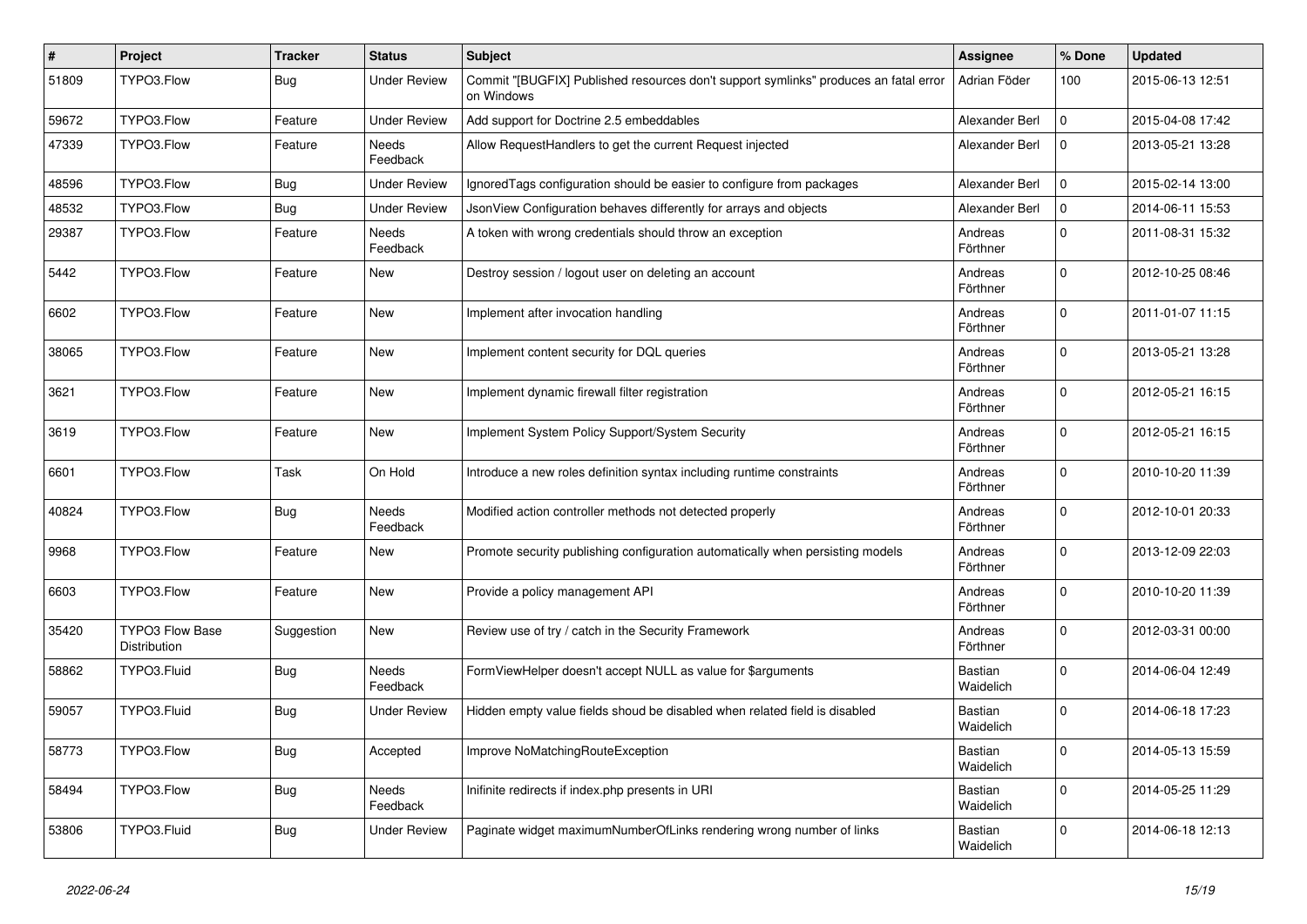| $\vert$ # | Project                                | <b>Tracker</b> | <b>Status</b>       | <b>Subject</b>                                                                                                       | Assignee                | % Done       | <b>Updated</b>   |
|-----------|----------------------------------------|----------------|---------------------|----------------------------------------------------------------------------------------------------------------------|-------------------------|--------------|------------------|
| 50395     | TYPO3.Flow                             | Bug            | Accepted            | Route cache caches routes for non dispatchable requests                                                              | Bastian<br>Waidelich    | $\Omega$     | 2013-10-14 12:00 |
| 53350     | TYPO3.Flow                             | <b>Bug</b>     | Accepted            | Trying to create a Link in an Template in CLI Context should provide a helpful exception                             | Bastian<br>Waidelich    | $\Omega$     | 2013-11-05 15:00 |
| 45405     | TYPO3.Flow                             | <b>Bug</b>     | Accepted            | Uncaught Exception in DynamicRoutePart                                                                               | Bastian<br>Waidelich    | $\Omega$     | 2014-03-05 11:19 |
| 37302     | TYPO3.Flow                             | <b>Bug</b>     | Needs<br>Feedback   | NumberValidator                                                                                                      | Carsten Bleicker   0    |              | 2013-07-03 08:36 |
| 48898     | TYPO3.Flow                             | <b>Bug</b>     | New                 | configuration for roles fails if one of Policy yaml files contain empty "roles array"                                | Christian Müller        | $\Omega$     | 2013-06-05 19:06 |
| 3725      | TYPO3.Fluid                            | Feature        | <b>New</b>          | <b>CSS Engine</b>                                                                                                    | Christian Müller        | $\Omega$     | 2014-04-03 13:24 |
| 26986     | TYPO3.Flow                             | Feature        | Accepted            | Debug toolbar                                                                                                        | Christian Müller        | $\Omega$     | 2012-06-08 20:41 |
| 47423     | <b>TYPO3 Flow Base</b><br>Distribution | Task           | Under Review        | Decouple TYPO3.Party from Flow                                                                                       | Christian Müller        | $\Omega$     | 2013-04-22 09:34 |
| 30890     | TYPO3.Flow                             | Feature        | Accepted            | Developer Toolbar                                                                                                    | Christian Müller        | $\Omega$     | 2013-05-21 13:28 |
| 46425     | TYPO3.Flow                             | Task           | Under Review        | DI proxy classes use raw reflection instead of RelfectionService                                                     | Christian Müller        | $\Omega$     | 2013-08-14 15:35 |
| 54146     | TYPO3.Flow                             | Bug            | <b>New</b>          | Different sorting of arguments in ACL Patterns doesnt work                                                           | Christian Müller        | $\Omega$     | 2013-12-02 19:23 |
| 55870     | TYPO3.Flow                             | Feature        | New                 | Enhance f:form.textfield or add a f:form.datefield VH with enhanced validation and<br>propertymapping                | Christian Müller        | $\Omega$     | 2014-04-15 12:32 |
| 55306     | TYPO3.Flow                             | Bug            | <b>Under Review</b> | Filenames should not exceed 255 characters                                                                           | Christian Müller        | 0            | 2015-10-04 21:35 |
| 55008     | TYPO3.Fluid                            | <b>Bug</b>     | Under Review        | Interceptors should be used in Partials                                                                              | Christian Müller        | $\Omega$     | 2014-01-15 08:44 |
| 33628     | TYPO3.Fluid                            | Bug            | Needs<br>Feedback   | Multicheckboxes (multiselect) for Collections don't work                                                             | Christian Müller        | 0            | 2012-06-28 10:27 |
| 46974     | TYPO3.Flow                             | <b>Bug</b>     | Accepted            | Original and Proxy class in one file makes it difficult to reach 100% code coverage for<br>functional tests          | Christian Müller        | $\Omega$     | 2013-05-21 13:28 |
| 34134     | TYPO3.Flow                             | <b>Bug</b>     | Needs<br>Feedback   | PropertyMapper throws unnecessary exception                                                                          | Christian Müller        | $\Omega$     | 2014-02-19 10:14 |
| 8923      | TYPO3.Flow                             | Task           | <b>Under Review</b> | Provide a Nginx Server Configuration for FLOW3                                                                       | Christian Müller        | $\Omega$     | 2014-06-19 16:34 |
| 45253     | TYPO3.Flow                             | Task           | Accepted            | Throw exception in PointcutMethodNameFilter if given method's argument does not<br>match the actual method signature | Christian Müller        | $\mathbf 0$  | 2013-03-07 16:33 |
| 41900     | TYPO3.Flow                             | Feature        | Accepted            | Check for duplicate PSR-0 autoload namespaces                                                                        | Christian Jul<br>Jensen | $\Omega$     | 2013-05-21 13:28 |
| 41832     | TYPO3.Flow                             | Task           | New                 | Improve error handling for incompatible packages                                                                     | Christian Jul<br>Jensen | $\mathbf{0}$ | 2012-10-10 14:44 |
| 27322     | TYPO3.Flow                             | Feature        | On Hold             | Add support for Appserver-in-PHP, which could result in much faster executions.                                      | Christopher<br>Hlubek   | $\mathbf 0$  | 2012-07-09 18:11 |
| 46063     | TYPO3.Flow                             | Feature        | New                 | Implement username password provider with "remember me" persistent cookie                                            | Christopher<br>Hlubek   | $\Omega$     | 2014-09-23 00:26 |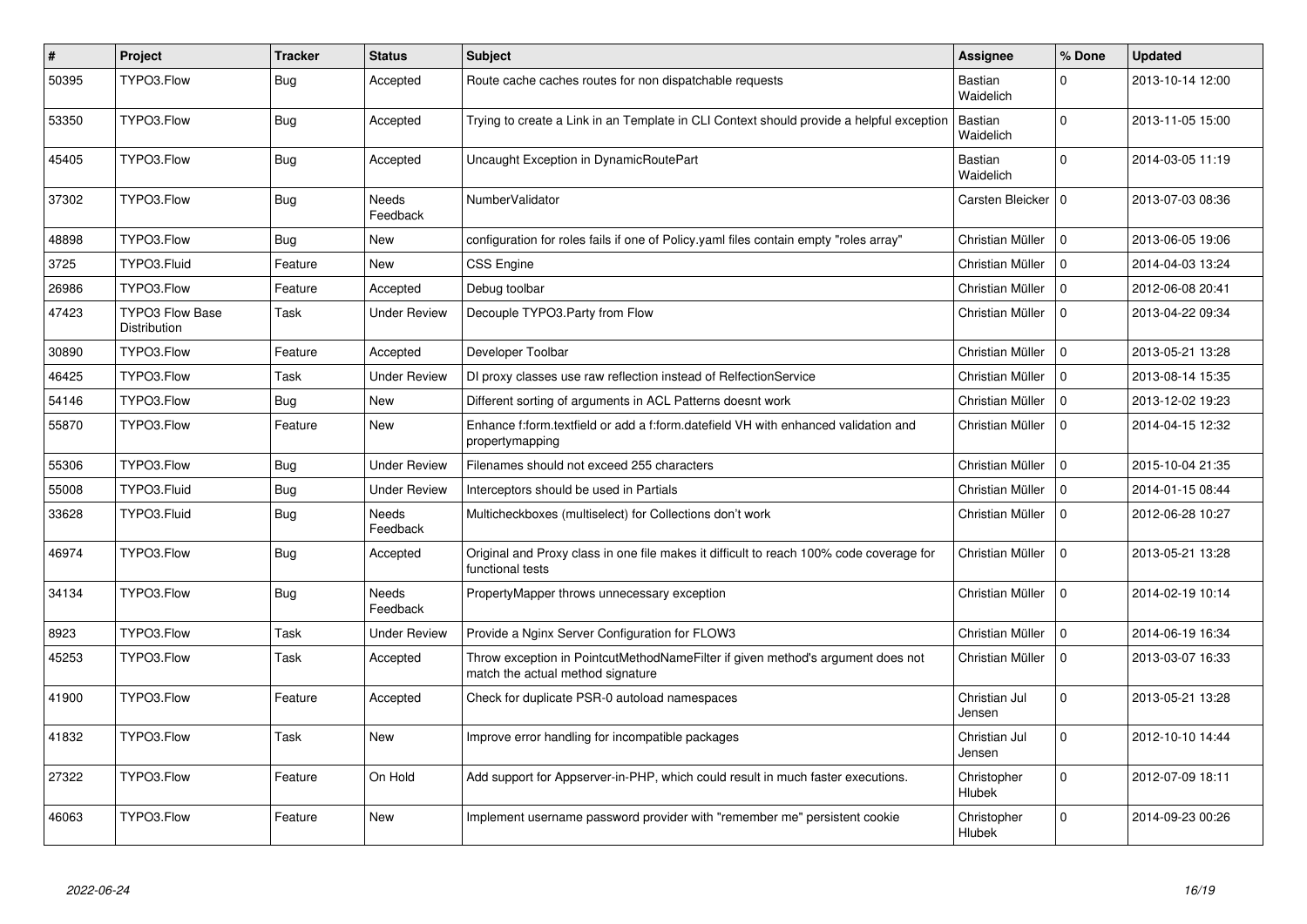| $\vert$ # | Project     | <b>Tracker</b> | <b>Status</b>       | <b>Subject</b>                                                                                | Assignee                     | % Done      | <b>Updated</b>   |
|-----------|-------------|----------------|---------------------|-----------------------------------------------------------------------------------------------|------------------------------|-------------|------------------|
| 37095     | TYPO3.Fluid | Feature        | New                 | It should be possible to set a different template on a Fluid TemplateView inside an<br>action | Christopher<br>Hlubek        | 0           | 2012-05-11 13:54 |
| 47858     | TYPO3.Flow  | <b>Bug</b>     | Needs<br>Feedback   | Remove .htaccess from Composer Installer Essentials                                           | Christopher<br>Hlubek        | $\Omega$    | 2013-08-14 15:35 |
| 45100     | TYPO3.Flow  | Feature        | Under Review        | RequestDispatchingAspect should check if entry point can handle current request               | Christopher<br>Hlubek        | $\Omega$    | 2013-02-08 15:32 |
| 46371     | TYPO3.Flow  | Feature        | <b>New</b>          | Support compilation of static information in proxy classes                                    | Christopher<br>Hlubek        | $\mathbf 0$ | 2013-03-16 21:26 |
| 1856      | TYPO3.Flow  | Feature        | <b>New</b>          | The Package Manager checks dependencies between packages on each activation /<br>deactivation | Christopher<br><b>Hlubek</b> | $\mathbf 0$ | 2010-10-20 11:39 |
| 50115     | TYPO3.Flow  | Feature        | Under Review        | During the policy loading, we need to take care if class exist                                | Dominique<br>Feyer           | $\mathbf 0$ | 2013-10-04 10:23 |
| 53262     | TYPO3.Flow  | Bug            | New                 | FileBakend have some race condition                                                           | Dominique<br>Feyer           | $\Omega$    | 2013-11-01 10:48 |
| 51811     | TYPO3.Flow  | <b>Bug</b>     | <b>New</b>          | Improve session handle when the authenticated account is removed from persitance              | Dominique<br>Feyer           | $\Omega$    | 2014-03-27 12:21 |
| 28052     | TYPO3.Flow  | Feature        | On Hold             | Possibility to enable or disable accounts                                                     | Julian Kleinhans   60        |             | 2013-05-21 13:28 |
| 41727     | TYPO3.Flow  | <b>Bug</b>     | Accepted            | @Flow\Identity and @ORM\InheritanceType("JOINED") can't be used together                      | Karsten<br>Dambekalns        | $\Omega$    | 2013-01-21 17:15 |
| 26943     | TYPO3.Flow  | Feature        | Needs<br>Feedback   | Add i18n support to domain models                                                             | Karsten<br>Dambekalns        | 0           | 2013-05-21 13:28 |
| 42550     | TYPO3.Flow  | Task           | Under Review        | Add top-level .htaccess to block everything but Web                                           | Karsten<br>Dambekalns        | $\Omega$    | 2012-12-11 22:43 |
| 43346     | TYPO3.Fluid | Feature        | Under Review        | Allow property mapping configuration via template                                             | Karsten<br>Dambekalns        | $\Omega$    | 2013-12-16 10:14 |
| 31500     | TYPO3.Flow  | <b>Bug</b>     | <b>Under Review</b> | Argument validation for CLI requests is not done                                              | Karsten<br>Dambekalns        | $\Omega$    | 2014-02-24 14:00 |
| 32707     | TYPO3.Flow  | Bug            | Accepted            | <b>Bad Bad FileBackend</b>                                                                    | Karsten<br>Dambekalns        | $\Omega$    | 2013-05-21 13:33 |
| 50080     | TYPO3.Flow  | <b>Bug</b>     | Needs<br>Feedback   | Broken concept for CLI/Web separation                                                         | Karsten<br>Dambekalns        | $\Omega$    | 2013-08-13 08:42 |
| 28016     | TYPO3.Flow  | Bug            | Needs<br>Feedback   | Cascade remove of cleared Array Collection                                                    | Karsten<br>Dambekalns        | $\Omega$    | 2013-02-14 20:46 |
| 30933     | TYPO3.Flow  | Feature        | Needs<br>Feedback   | Check for unique constraints on add()                                                         | Karsten<br>Dambekalns        | $\Omega$    | 2014-10-01 12:36 |
| 43621     | TYPO3.Flow  | <b>Bug</b>     | <b>Under Review</b> | Composer installer overwrites Settings.yaml.example                                           | Karsten<br>Dambekalns        | $\Omega$    | 2013-11-26 19:12 |
| 33937     | TYPO3.Flow  | Feature        | Accepted            | Convenience method to resolve public "resource://" paths                                      | Karsten<br>Dambekalns        | $\mathbf 0$ | 2014-04-15 11:40 |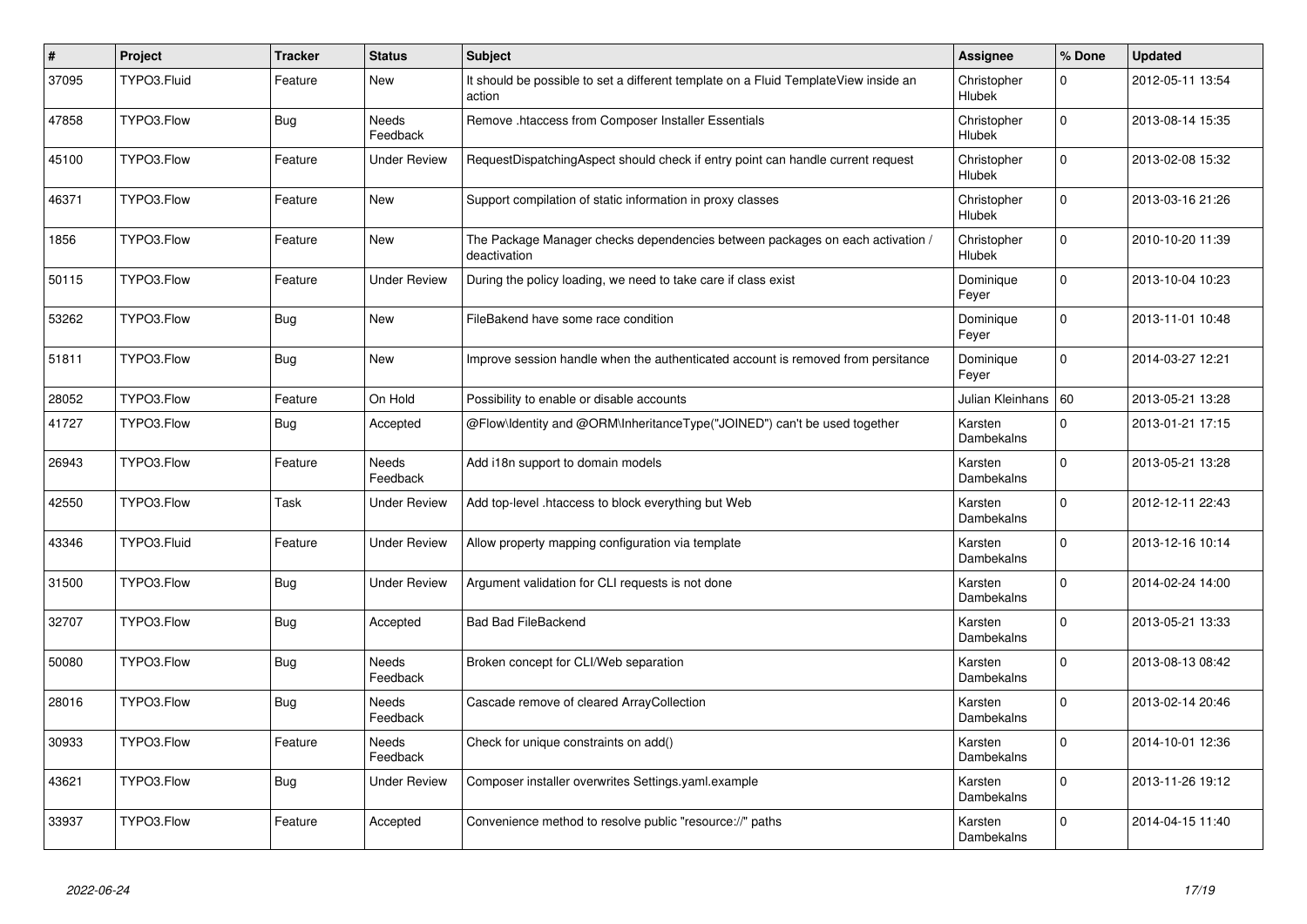| #     | Project                         | <b>Tracker</b> | <b>Status</b>       | Subject                                                                                                      | <b>Assignee</b>              | % Done      | <b>Updated</b>   |
|-------|---------------------------------|----------------|---------------------|--------------------------------------------------------------------------------------------------------------|------------------------------|-------------|------------------|
| 45164 | TYPO3 Flow Base<br>Distribution | Feature        | Accepted            | Define syntax for validation rules in YAML                                                                   | Karsten<br>Dambekalns        | $\Omega$    | 2013-02-05 10:52 |
| 37354 | TYPO3.Flow                      | <b>Bug</b>     | Accepted            | Do not apply generateValueHash() and generateUuid() if custom identifier is used                             | Karsten<br>Dambekalns        | $\Omega$    | 2012-07-10 08:30 |
| 40802 | TYPO3.Flow                      | <b>Bug</b>     | Accepted            | Documentation mistake (authentication)                                                                       | Karsten<br>Dambekalns        | $\Omega$    | 2014-03-20 14:13 |
| 35030 | TYPO3.Flow                      | Feature        | <b>Under Review</b> | Dynamic locale detection                                                                                     | Karsten<br>Dambekalns        | $\Omega$    | 2013-09-26 18:08 |
| 40410 | TYPO3.Flow                      | <b>Bug</b>     | Needs<br>Feedback   | Exception when using Apc, Memcached of Redis cache backend for reflection status<br>and object configuration | Karsten<br>Dambekalns        | $\Omega$    | 2012-10-25 15:56 |
| 33024 | TYPO3.Flow                      | <b>Bug</b>     | Accepted            | Exception when validating a float in a Model with the Number validator                                       | Karsten<br>Dambekalns        | $\Omega$    | 2012-03-07 22:08 |
| 32607 | TYPO3.Flow                      | Feature        | Needs<br>Feedback   | Export localized strings for JS consumption                                                                  | Karsten<br>Dambekalns        | $\Omega$    | 2013-05-21 13:28 |
| 43192 | TYPO3.Flow                      | Bug            | Accepted            | findByIdentifier() for non-persisted objects not working for custom identifier properties                    | Karsten<br>Dambekalns        | $\Omega$    | 2013-05-21 13:28 |
| 32574 | TYPO3.Flow                      | <b>Bug</b>     | Accepted            | FLOW3 enters fork bombs when using cgi-fcgi vs cli                                                           | Karsten<br>Dambekalns        | $\Omega$    | 2012-03-07 17:21 |
| 58193 | TYPO3.Flow                      | <b>Bug</b>     | <b>Under Review</b> | Forward-port changelogs to master branch                                                                     | Karsten<br>Dambekalns        | $\Omega$    | 2014-05-23 18:11 |
| 37352 | TYPO3.Flow                      | <b>Bug</b>     | <b>Under Review</b> | generateValueHash() should use getIdentifierByObject()                                                       | Karsten<br>Dambekalns        | $\Omega$    | 2013-05-21 13:28 |
| 36840 | TYPO3.Flow                      | Task           | Accepted            | Improve exception for wrong locales                                                                          | Karsten<br>Dambekalns        | $\Omega$    | 2012-06-25 18:47 |
| 37372 | TYPO3.Flow                      | Feature        | Accepted            | Inheritance in ORM should be configured automatically                                                        | Karsten<br>Dambekalns        | $\Omega$    | 2013-05-21 13:28 |
| 32425 | TYPO3.Flow                      | <b>Bug</b>     | Accepted            | IpAddressRange methods not completly implemented                                                             | Karsten<br>Dambekalns        | $\Omega$    | 2012-06-28 10:23 |
| 8491  | TYPO3.Fluid                     | Task           | Needs<br>Feedback   | link.action and uri.action differ in absolute argument                                                       | Karsten<br>Dambekalns        | $\Omega$    | 2012-03-07 17:05 |
| 44375 | TYPO3.Flow                      | Task           | Accepted            | Make all persistence reads go through repositories                                                           | Karsten<br><b>Dambekalns</b> | $\mathbf 0$ | 2013-05-21 13:28 |
| 36715 | TYPO3.Flow                      | Feature        | Accepted            | Make simultaneous use of multiple persistence backends possible                                              | Karsten<br>Dambekalns        | $\Omega$    | 2013-11-20 21:17 |
| 41029 | TYPO3.Flow                      | <b>Bug</b>     | Accepted            | Method security is also evaluating abstract classes                                                          | Karsten<br>Dambekalns        | $\mathbf 0$ | 2013-01-19 21:55 |
| 43190 | TYPO3.Flow                      | <b>Bug</b>     | Accepted            | Misleading exception message for incompatible database structure                                             | Karsten<br>Dambekalns        | $\mathbf 0$ | 2013-08-14 15:35 |
| 38004 | TYPO3.Flow                      | <b>Bug</b>     | Accepted            | Missing CheatSheet folder for Getting Started manual                                                         | Karsten<br>Dambekalns        | 0           | 2014-11-07 10:58 |